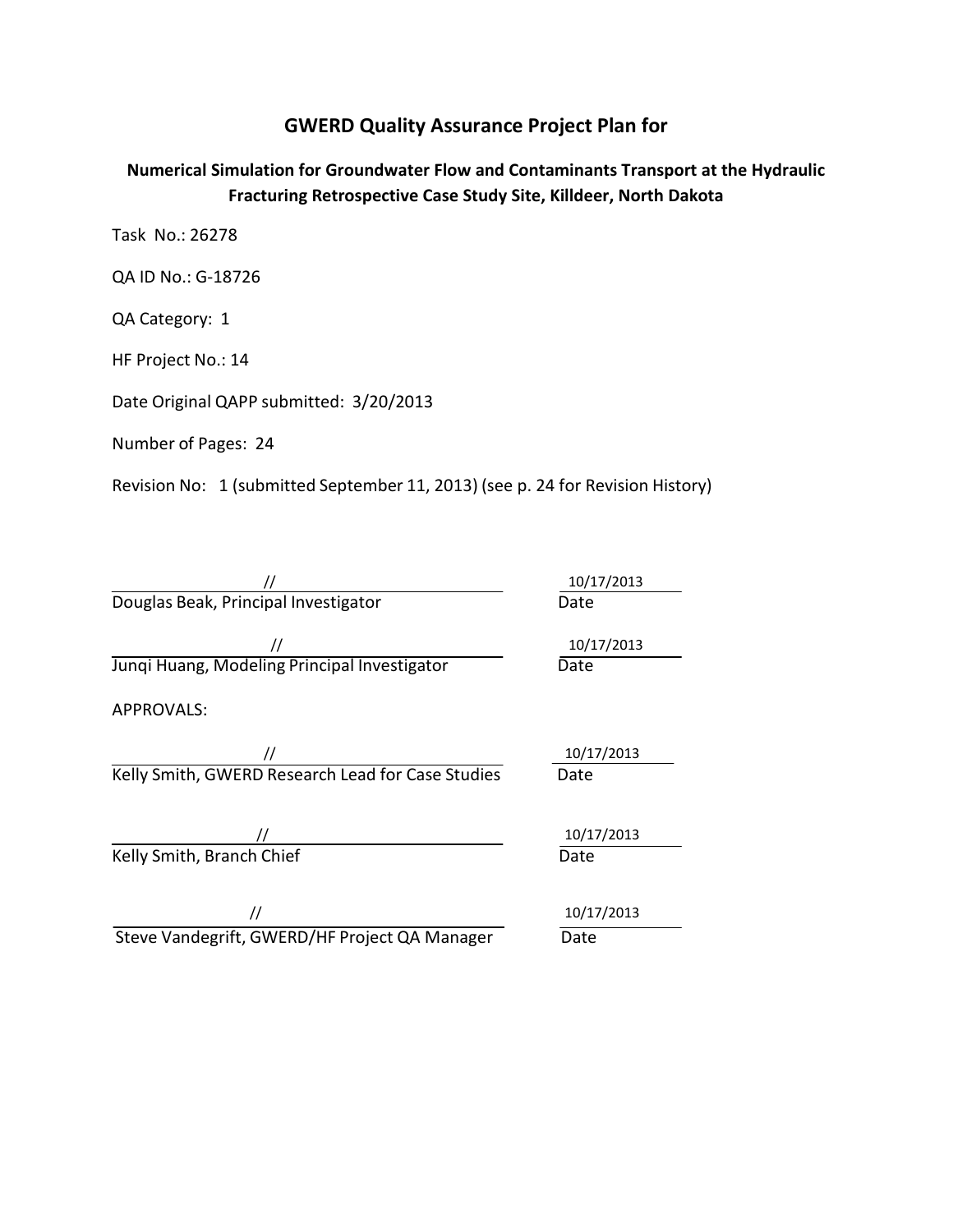#### **Disclaimer**

 EPA does not consider this internal planning document an official Agency dissemination of information under the Agency's Information Quality Guidelines, because it is not being used to formulate or support a regulation or guidance; or to represent a final Agency decision or position. This planning document describes the overall quality assurance approach that will be used during the research study. Mention of trade names or commercial products in this planning document does not constitute endorsement or recommendation for use.

#### **The EPA Quality System and the HF Research Study**

 EPA requires that all data collected for the characterization of environmental processes and conditions are of the appropriate type and quality for their intended use. This is accomplished through an Agency-wide quality system for environmental data. Components of the EPA quality system can be found at [http://www.epa.gov/quality/. EP](http://www.epa.gov/quality/)A policy is based on the national consensus standard ANSI/ASQ E4-2004 *Quality Systems for Environmental Data and Technology Programs: Requirements with Guidance for Use*. This standard recommends a tiered approach that includes the development and use of Quality Management Plans (QMPs). The organizational units in EPA that generate and/or use environmental data are required to have Agency-approved QMPs. Programmatic QMPs are also written when program managers and their QA staff decide a program is of sufficient complexity to benefit from a QMP, as was done for the study of the potential impacts of hydraulic fracturing (HF) on drinking water resources. The HF QMP describes the program's organizational structure, defines and assigns quality assurance (QA) and quality control (QC) responsibilities, and describes the processes and procedures used to plan, implement and assess the effectiveness of the quality system. The HF QMP is then supported by project-specific QA project plans (QAPPs). The QAPPs provide the technical details and associated QA/QC procedures for the research projects that address questions posed by EPA about the HF water cycle and as described in the *Plan to Study the Potential Impacts of Hydraulic Fracturing on Drinking Water Resources* (EPA/600/R- 11/122/November 2011/[www.epa.gov/hydraulic fra](http://www.epa.gov/hydraulic)cturing). The results of the research projects will provide the foundation for EPA's 2014 study report.

 This QAPP provides information concerning the Chemical Mixing and Well Injection stages of the HF water cycle as found in Figure 1 of the HF QMP and as described in the HF Study Plan. Appendix A of the HF QMP includes the links between the HF Study Plan questions and those QAPPs available at the time the HF QMP was published.

 Revision No. 1 September 11, 2013 Page 2 of 24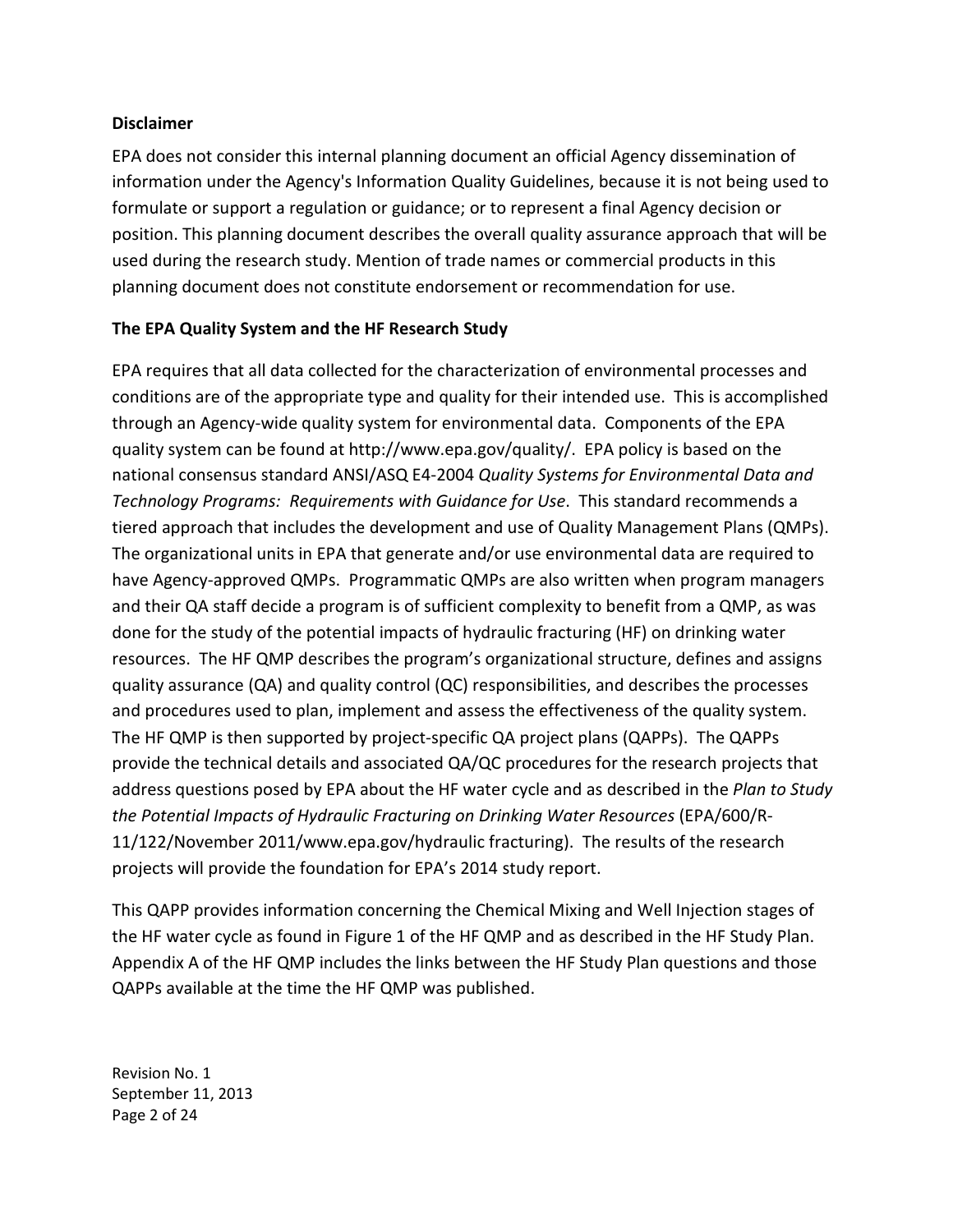#### **Table of Contents**

| $1 -$  |
|--------|
| 1 -    |
| $3 -$  |
| 4 -    |
| 5 -    |
| $6 -$  |
| $8 -$  |
| $12 -$ |
| $16 -$ |
| $16 -$ |
| $17 -$ |
| $19 -$ |
| $20 -$ |
| $21 -$ |
| $21 -$ |
| $24 -$ |

 Revision No. 1 September 11, 2013 Page 3 of 24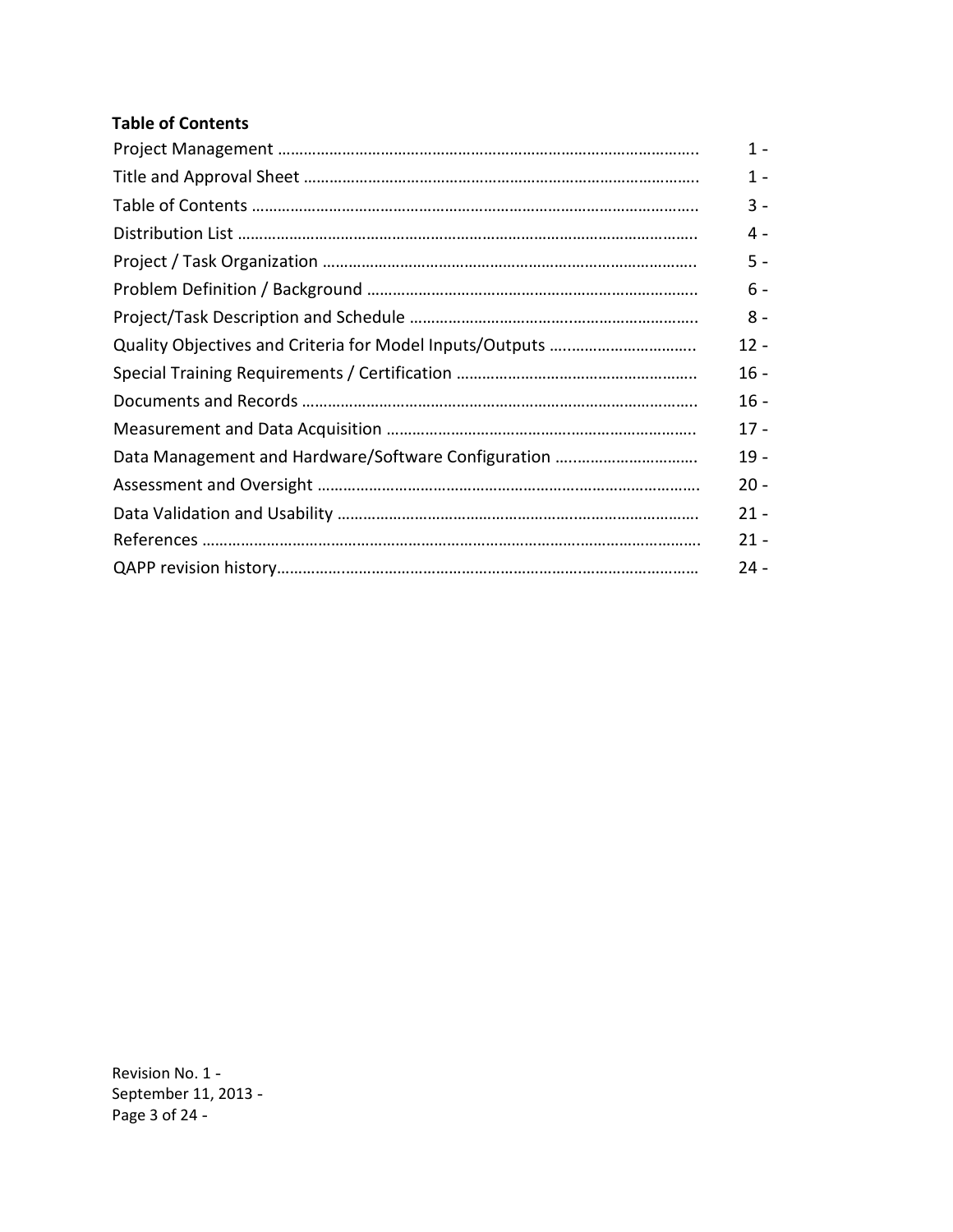#### **Distribution List**

The following individuals will be provided copies of the approved QA Project Plan.

 Douglas Beak, GWERD/NRMRL/ORD/EPA, Ada, OK Junqi Huang, GWERD/NRMRL/ORD/EPA, Ada, OK Steve Vandegrift, GWERD/NRMRL/ORD/EPA, Ada, OK Kelly Smith, GWERD/NRMRL/ORD/EPA, Ada, OK Steve Acree, GWERD/NRMRL/ORD/EPA, Ada, OK Randall Ross, GWERD/NRMRL/ORD/EPA, Ada, OK Gregory Oberley, EPA Region VIII

 Revision No. 1 September 11, 2013 Page 4 of 24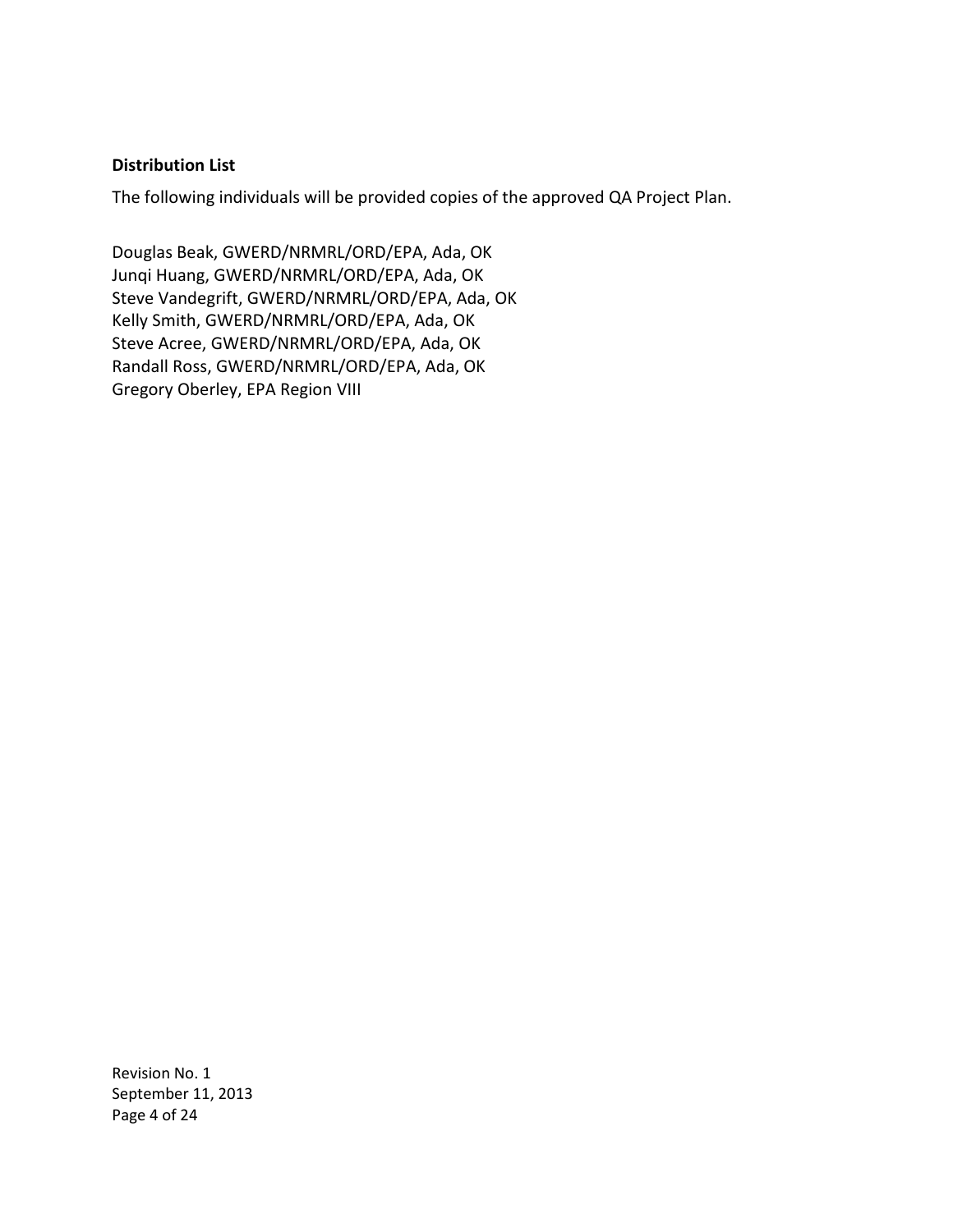#### **Project / Task Organization**

- Kelly Smith, GWERD. Ms. Smith is the GWERD Research Lead for case studies, replacing Dr. David Jewett. She is also assisting in the coordination of the Hydraulic Fracturing Case Studies with EPA NRMRL management and other parts of EPA ORD and EPA Offices. In addition, Ms. Smith is responsible for review and approval of QAPP, and review of draft deliverables*.*
- Steve Vandegrift, GWERD, Quality Assurance Manager, responsible for QA review and approval of QAPP and final report, QA guidance, and management of QA audits.
- Douglas Beak, GWERD, Principal Investigator, responsible for ensuring completion of all aspects of the Hydraulic Fracturing Retrospective Case study in the Bakken Shale, Killdeer, ND. Dr. Beak will lead the collection, analysis, and interpretation of groundwater and surface water samples. In addition, he will lead the GWERD efforts to synthesize and incorporate all aspects of the project into the final report.
- Junqi Huang, GWERD, Principal Investigator for the modeling aspects of the Hydraulic Fracturing Retrospective Case study in the Bakken Shale at the Killdeer, ND location, Dr. Huang will be responsible for models creation, site data preparation, implementation of model simulation and analysis of flow and transport and explanation of modeling results.
- Steve Acree, GWERD. Mr. Acree is responsible for the testing, survey and acquisition of site hydrogeological information at the Killdeer site.
- Randall Ross, GWERD. Dr. Ross is responsible for the testing, survey and acquisition of site hydrogeological information at the Killdeer site.
- Gregory Oberley, U.S. Environmental Protection Agency Region VIII, Denver, CO. Mr. Oberley is responsible for coordinating technical discussion and activities between NRMRL-Ada and EPA Region VIII and Region VIII Analytical Lab, as well as coordinating data collection activities with the state officials in North Dakota. He will also assist in ground water sampling. His HAZWOPER certification is current.

 Revision No. 1 September 11, 2013 Page 5 of 24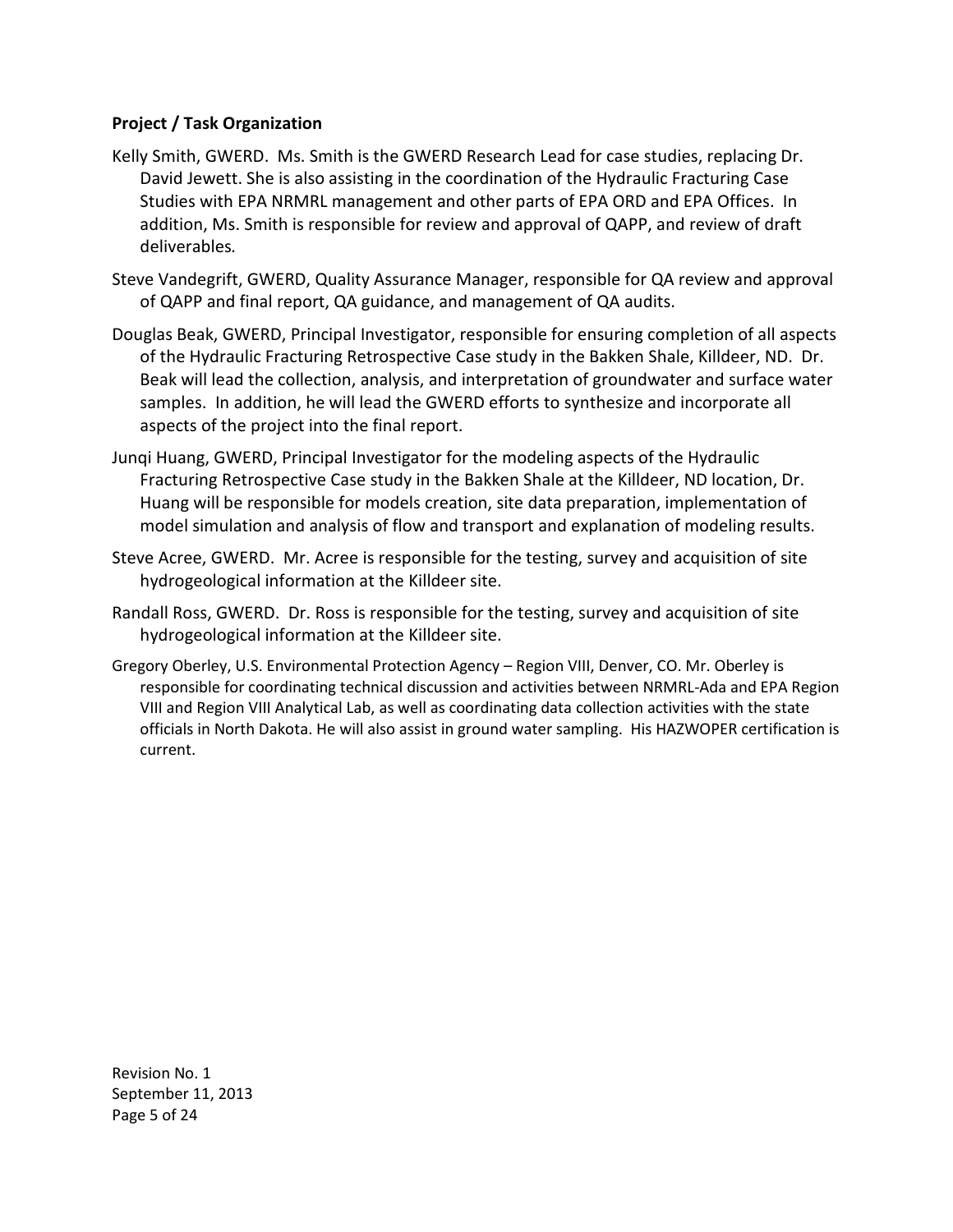## **Problem Definition and Background**

Hydrocarbon production from tight reservoirs has grown rapidly over the last few years. Hydrocarbon production from tight reservoirs has grown rapidly over the last few years.<br>Enhanced oil/gas recovery processes require well and reservoir stimulation because the formation permeability is too low to support flow under conventional production conditions. Such enhancement/stimulation is provided by a number of hydraulic fracturing (HF) methods, all of which are designed to develop a new system of artificial fractures that increase the mobility of reservoir fluids. This substantial increase in oil/gas production from HF has been accompanied by concerns that the fracturing process could create or extend fractures linking the producing zone to an overlying aquifer. This in turn could provide a pathway for gas or fracturing fluids to migrate into these aquifers. The potential for contaminant migration could in pollution of potable groundwater resources.

result in pollution of potable groundwater resources.<br>The retrospective case studies investigating the potential impacts of HF on groundwater<br>resources were implemented at five selected sites. One of these sites is in the resources were implemented at five selected sites. One of these sites is in the Bakken Shale in Dunn County, near Killdeer, ND. The study area is situated near the center of Williston Basin Dunn County, near Killdeer, ND. The study area is situated near the center of Williston Basin<br>(Murphy, 2001) (Figure 1). The area surrounding Killdeer is currently experiencing renewed oil horizontal drilling technology and hydraulic fracturing is being natural gas exploration using horizonta<br>bloyed to stimulate oil/gas production. (Murphy, 2001) (Figure 1). The area surrounding Killdeer is currently experiencing renewed oil<br>and natural gas exploration using horizontal drilling technology and hydraulic fracturing is being<br>employed to stimulate oil/ga and natural gas exploration using horizontal drilling technology and hydraulic fracturing is being



1, Williston Basin and Bakken shale d

A hydraulic fracturing incident occurred near Killdeer on September, 2010, where the oil well (Franchuk 44-20SWH, operated by Denbury) (Figures 2) experienced an uncontrolled blow out during the 5<sup>th</sup> stage of a 23 stage fracturing operation when the seven inch intermediate casing burst. This resulted in the spilling of approximately 2553 barrels (107,276 gallons) of hydraulic fluids and oil on to the surface. At this time it is suspected that hydraulic fracturing fluids and oil were released into the subsurface because the surface casing was compromised at Revision No. 1 September 11, 2013 Page 6 of 24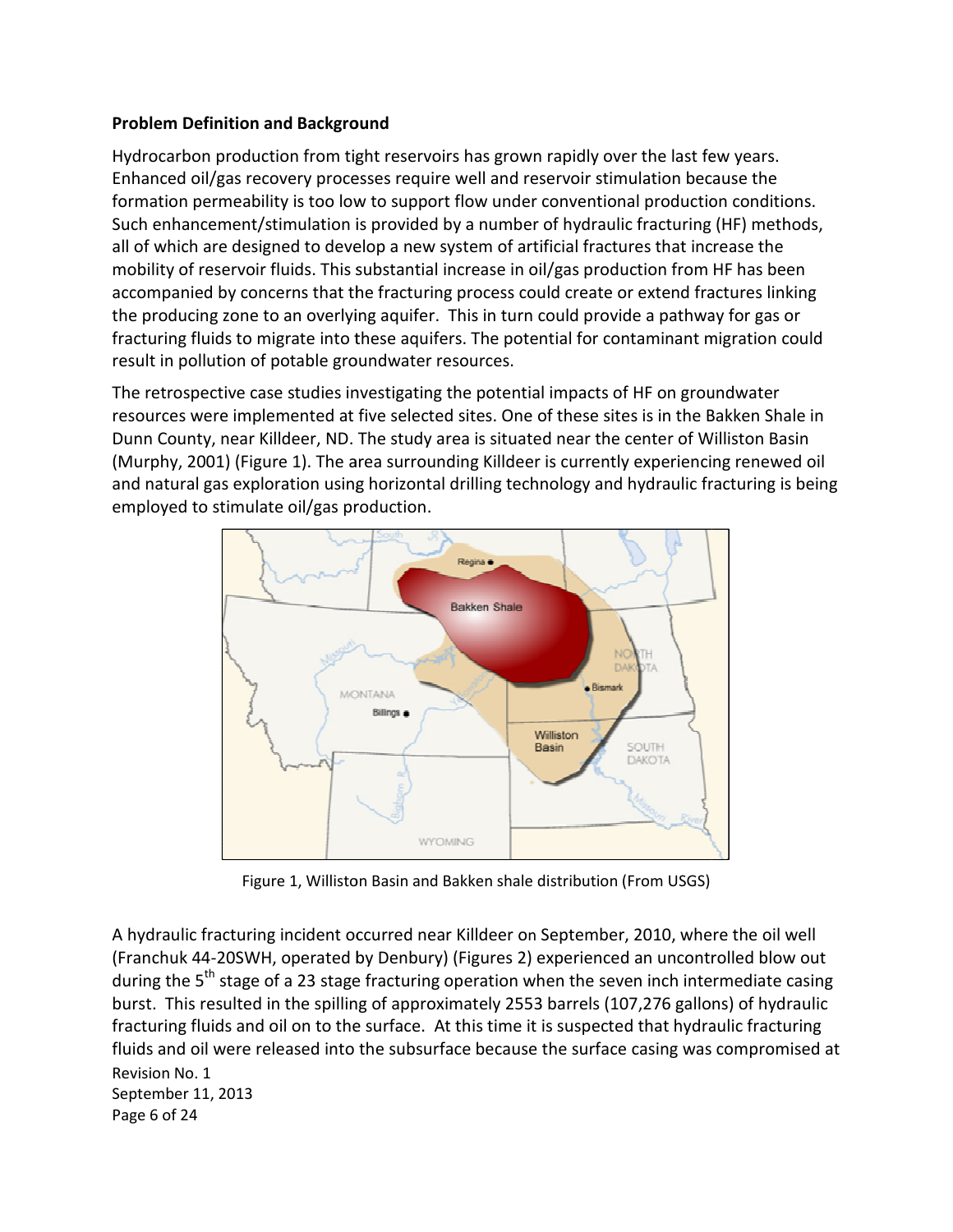38.5 ft below land surface and there is still a question about whether the conductor casing was compromised at 60 ft below land surface. During the clean up process approximately 2300 (96,600 gallons) barrels of water and 253 barrels (10626 gallons) of oil were recovered. To date it is unknown if groundwater contamination occurred and what the extent of the groundwater contamination might have been. The Franchuk well is just outside the City of Killdeers Municipal Water Supply Wells, well head protection zone (~2.5 miles). In addition, there are several farm wells in the vicinity of the Franchuk well and supply wells for drilling and hydraulic fracturing activities is approximately 0.5 miles down gradient of the Franchuk well (Figure 2).



 Figure 2, Aerial view of the Franchuk 44-20SWH well and surrounding area (From Doug Beak et al, Quality Assurance Project Plan for Hydraulic Fracturing Retrospective Case Study, Bakken Shale, Killdeer and Dunn County, ND, 2011).

The objective of this modeling study is listed below.

 **Primary Objective:** Carry out numerical simulation to investigate the flow pattern of groundwater and evaluate the fate and transport of contaminants in the study area. The modeling will be conducted in conjunction with the retrospective case study in this area.

 Revision No. 1 September 11, 2013 Page 7 of 24 The specific tasks of the modeling study include: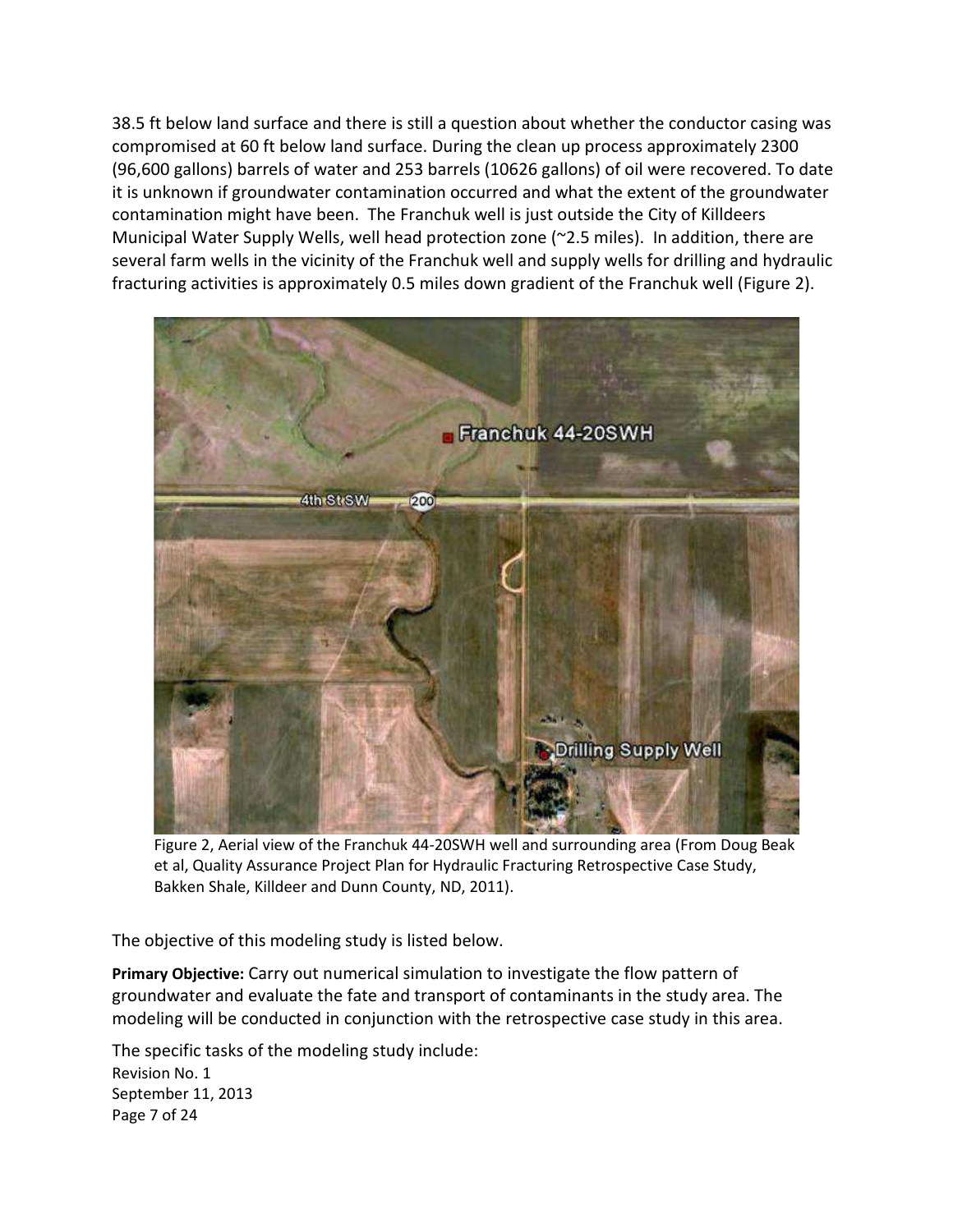Task 1: Establish the stratigraphic model.

- Task 2: Delineate spatial distribution of the shallow aquifer system including the Killdeer Aquifer and the Sentinel Butte Aquifer in the study area.
- Task 3: Create groundwater flow model.
- Task 4: Investigate flow pattern of groundwater in the aquifer system.
- Task 5: Create the fate and transport model.
- Task 6: Simulate the fate and transport of the contaminants under the mass loading conditions associated with the incident of the hydraulic fracturing activities.

#### **Project/Task Description and Schedule**

To accomplish the primary objective, the work is organized into five tasks as follows:

**Task 1**: Establish the stratigraphic model.

 The model domain is selected to cover a geological unit for which the hydrogeological boundaries could be adequately determined. The model domain is bounded on the north by the Little Missouri River, on the east by an artificial boundary, on the south by the Knife River, and on the west by the Killdeer Mountains Range; totally encompass an area of 493 square miles (1277 square kilometers), as shown in figure 3.



 Figure 3, the extent of modeling area which is bounded on the north by the Little Missouri River, on the east by an artificial boundary, on the south by the Knife River, and on the west by the Killdeer Mountains Range.

 Revision No. 1 September 11, 2013 Page 8 of 24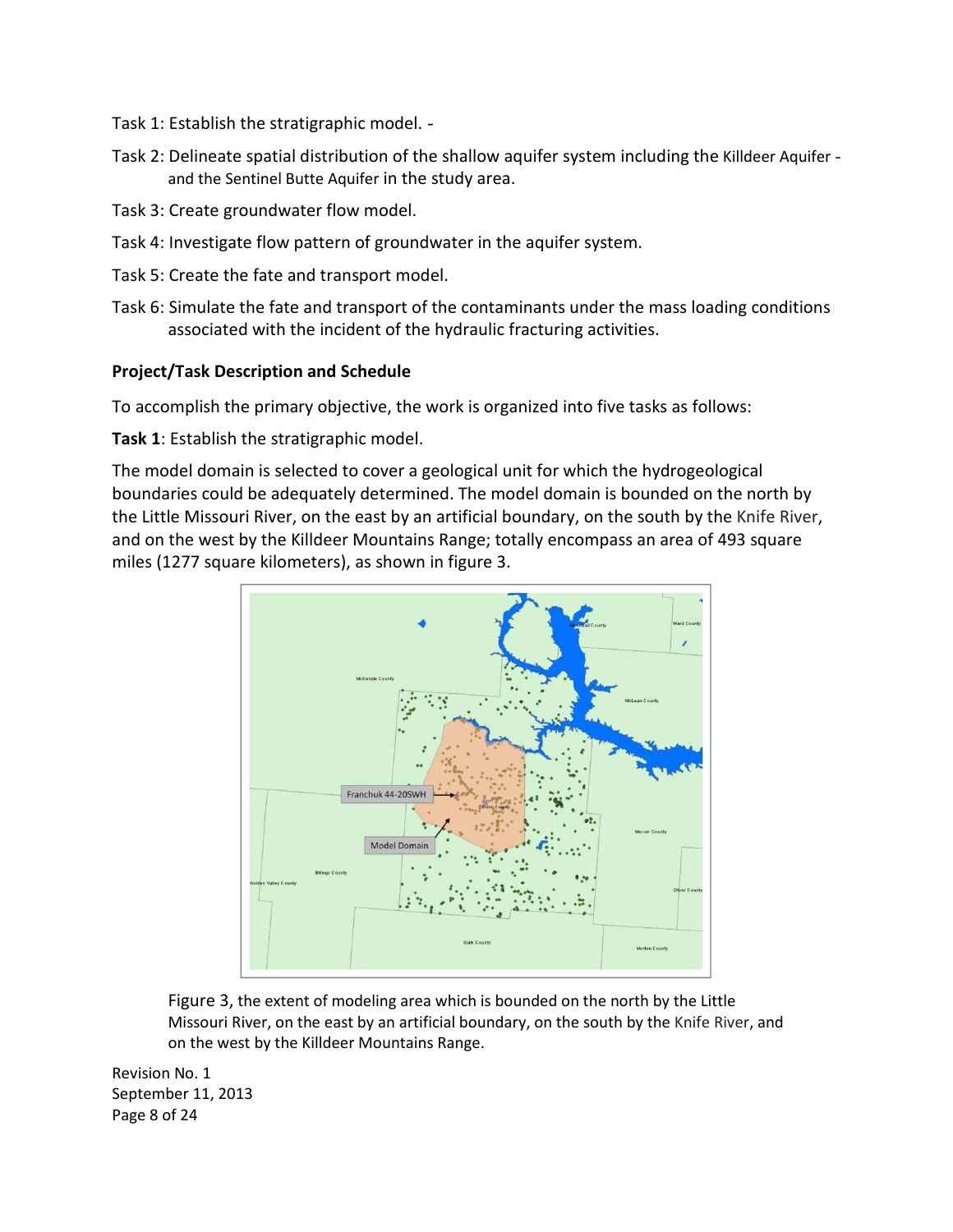The stratigraphic model will be developed through a combination of data sources including products and data from USGS Earth Resources Observation and Science Center, North Dakota oil and gas layers information from North Dakota Industrial Commission, Department of Mineral Resources, Oil and Gas Division, Data reported from the project: Williston and Powder River Basins Groundwater Availability Study by USGS, and hydrogeological information explored from the case study. The model will refine the understanding of the stratigraphy of the study area through the analysis, integration and interpretation of: (1) borehole data acquired from the information source (existing oil/gas wells and water wells); (2) geospatial data set for geologic structural frameworks created by USGS. The stratigraphic data from all of the various data sources will be used to assess three-dimensional interpolation and modeling techniques for investigating subsurface stratigraphy and alluvial architecture. With the support by GIS (geographic information systems), a static three-dimensional model will be produced using these data sets that will cover the entire study region.

Task Duration: From the beginning of the project to 7/31/2013

 **Task 2**: Delineate spatial distribution of the shallow aquifer system including the Killdeer Aquifer and the Sentinel Butte Aquifer in the study area.

 Based on the framework from task 1, this task aims to investigate the shallow and deeper section to delineate the groundwater aquifers. According to the report of ground-water resources of Dunn County, North Dakota (Klausing, 1979), two main aquifers, including the Killdeer Aquifer and the underlying Sentinel Butte water yielding formation, are potentially hydraulically linked to the HF fluids releasing site. The subsurface would be dissected and generalized to provide the geologic section and aquifer characteristics of geologic units in the study area. Two main water-yield formations would be delineate with digital map. The basic hydrogeological features, including the boundaries of aquifer system, the top and bottom elevation of the formations, rock properties and hydraulic conductivities will be digitally available. This model may serve as the basis for creating more detailed flow and transport model.

Task Duration: From 8/1/2013 to 8/15/2013.

**Task 3**: Create groundwater flow.

 This task creates a three-dimensional groundwater flow model using the data explored from Task 1, Task 2 and the case study. The model domain encompasses an area depicted in Figure 3, vertically including all aquifers from the ground surface to the bottom of the Sentinel Butte formation. The model boundaries are chosen to coincide with specific hydrological features that provide physical boundary conditions. On the north and south, the Little Missouri River and the Knife River may provide a suitable model boundary where the constant water heads are given to represent the river stage. On the west, the Killdeer mountain range acts as the groundwater flow divides where no-flow conditions are assumed. On the east edge of mode domain, there is no physical boundary available in an adequate distance. However, a large number of water

 Revision No. 1 September 11, 2013 Page 9 of 24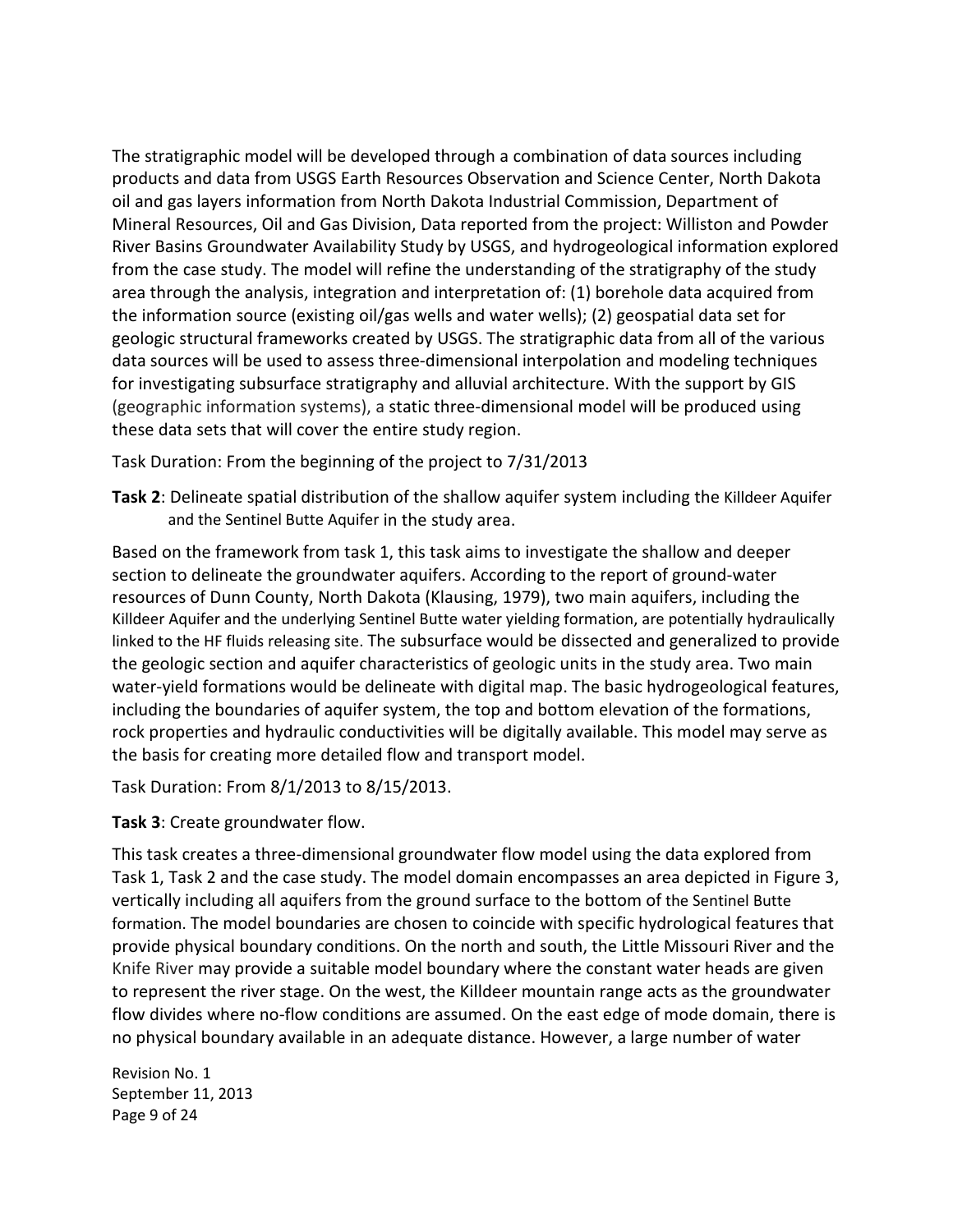wells exist along the boundary, which may provide a known water head condition based on observed multi-year water levels in the wells. The model domain is set in a relatively large area, spanning about 25 miles (40 kilometers) from the west to the east and 31 miles (50 kilometers) from the south to the north.

## Model Inputs

 The simulation of groundwater flow requires a thorough understanding of the hydrogeologic characteristics of the study area. The basic information used for creation of groundwater flow model will include the following:

- Extent and thickness of aquifers, confining units, and structural controls.
- • Hydrologic boundaries that control the rate and direction of movement of groundwater.
- • Hydraulic properties of the aquifers and confining units.
- Initial distribution of hydraulic head throughout the modeled area.
- Distribution of groundwater recharge, pumping, leakage to or from surface water bodies.

#### Creation of Flow Model

 GMS 8.3, (Groundwater Modeling System) will be used to create the flow model. The model packages will include:

- Basic package, including 3D finite difference grid and layer type setting
- • Layer Property Flow
- • Wells
- • Recharge
- • River
- • lake
- Observation

Task Duration: From 8/16/2013 to 8/31/2013

**Task 4:** Investigate flow pattern of groundwater in the aquifer system.

 This task focuses on the flow processes in the aquifer system, investigating flow characteristics of groundwater under the specific model conditions such as precipitation, evapotranspiration, water extraction from wells, and interaction of groundwater and surface water, as well as water loading from the location where the hydraulic fracturing incident occurred. The simulations are intended to:

- Understand system dynamics to identify and quantify controlling and significant processes.
- Predict a future change or impact in response to the intense recharge of HF fluids.
- Evaluate sensitivity of the system to model uncertainty and/or magnitude of stresses.
- • Identify capture zones or source protection areas.

 Revision No. 1 September 11, 2013 Page 10 of 24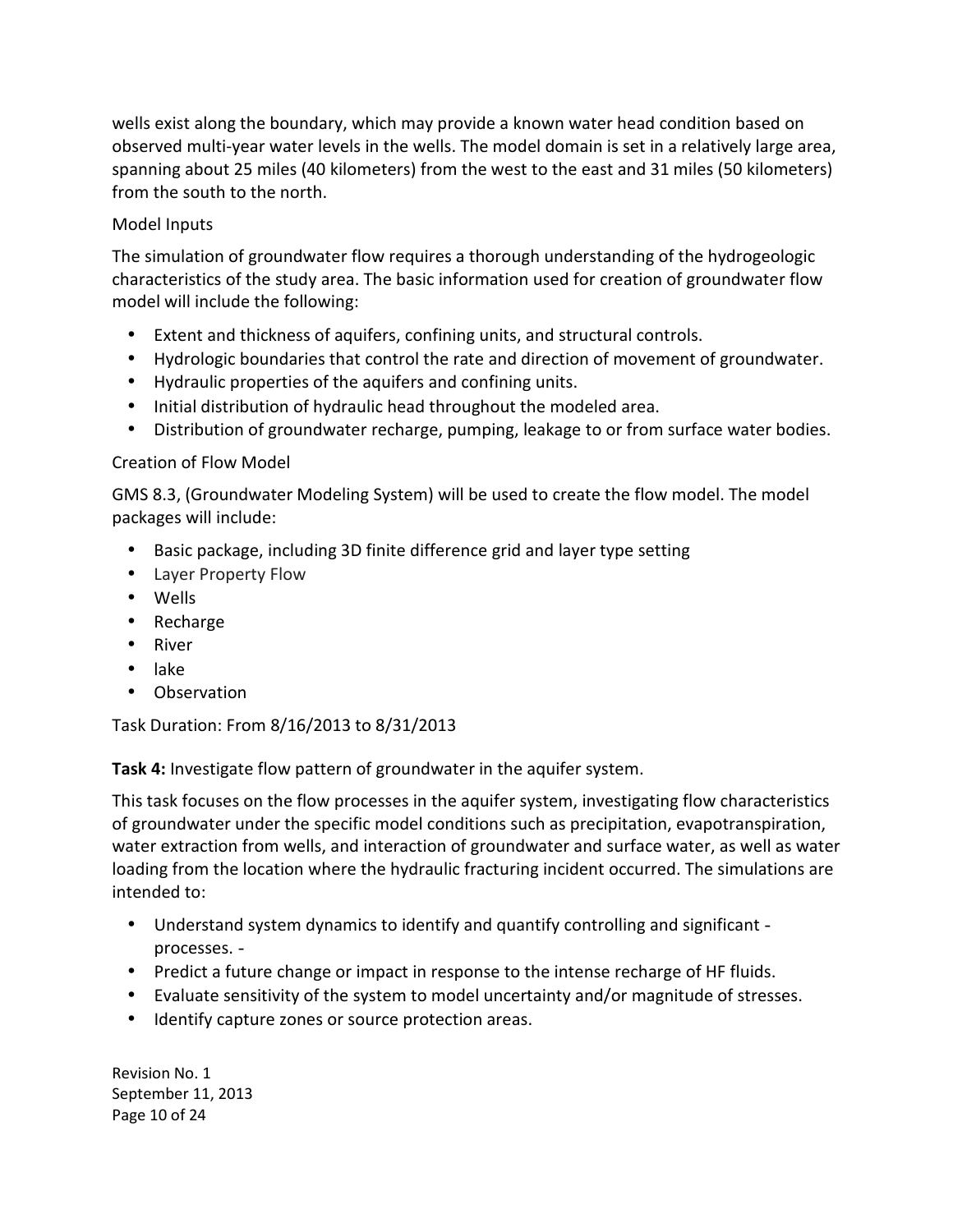• Characterize preferential flow of groundwater that is potentially connected with HF -fluids releasing site.

Task Duration: From 8/17/2013 to 9/30/2013

**Task 5**: Create the fate and transport model.

 This task creates a three-dimensional groundwater transport model using the data gained from the flow model. The model focuses on the basic characteristics of the transport around the incident site. The model domain is selected to cover the area of the flow model. The location of the contamination source (Franchuk 44-20SWH well) is approximately located at the center of the area. The zero concentration boundary condition for the transport model could be reasonably accepted for such space scale. To capture the characteristics of rapidly varying fluid fronts in a full field model, the model grid will be refined around the well Franchuk 44-20SWH.

## Model Inputs

 The simulation of the contaminants transport requires successful modeling of the groundwater flow in the study area. Model inputs will include:

- Spatial distribution of groundwater heads and velocity determined by a calibrated -groundwater flow model.
- • Boundary conditions for the concentration of contaminants.
- • Initial distribution of the contaminants.
- **•** Location, history and mass loading rate of the contaminants.
- • Effective porosity.
- • Soil bulk density.
- Adsorption and degradation parameters.

## Creation of Transport Model

 GMS 8.3, (Groundwater Modeling System) will be used to create the transport model. The model packages will include:

- Advection
- • Dispersion
- • Adsorption
- • Reaction
- Source and Sink
- • Observation

 A specific work in this task is to develop the user-defined reaction package that can be integrated into RT3D. The decay chain of two species (tBuOOH and TBA) will be involved in the model. The reaction equation system is described as:

 $dC_{tBuOOH}$  *k*  $_{tBuOOh}$  $\frac{E_{\mu OOH}}{dt} = -\frac{N_{t B u OOH}}{R_{t B u OOH}} C_{t B u OOH}$ 

 Revision No. 1 September 11, 2013 Page 11 of 24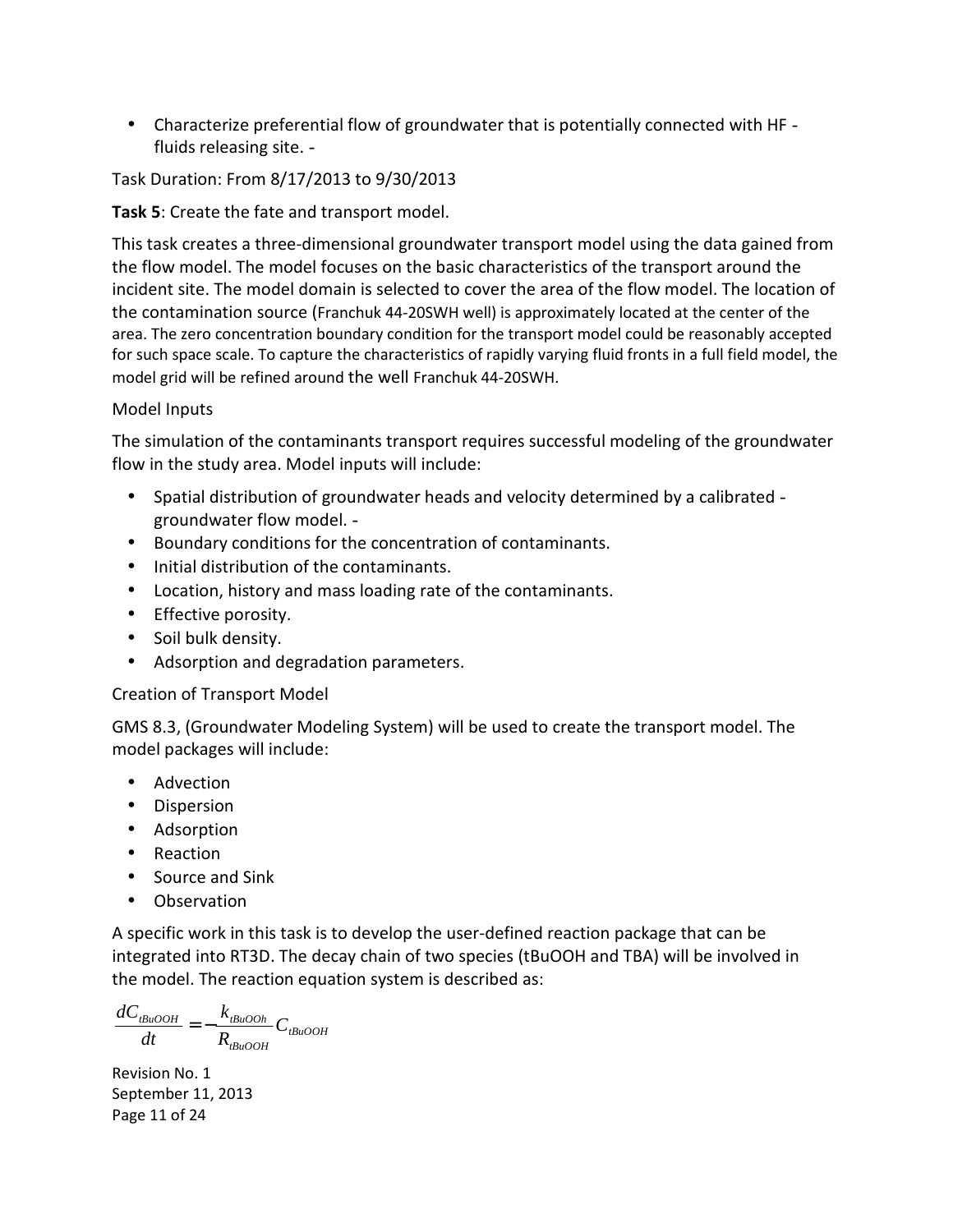$$
\frac{dC_{\text{TBA}}}{dt} = \frac{k_{\text{tBuOOh}}}{R_{\text{TBA}}}\frac{w_{\text{TBA}}}{w_{\text{tBuOOH}}}C_{\text{tBuOOH}} - \frac{k_{\text{TBA}}}{R_{\text{TBA}}}C_{\text{TBA}}
$$

 Where, *C* is the concentration of species [mg/L]; *k* is the first order decay constant [1/day]; *R* is the retardation factor associated with the adsorption of species; *w* is the molecular weight; the subscript *tBuOOH* and *TBA* respectively indicates tert-Butyl hydroperoxide and tert-Butyl alcohol, the indicator compounds. The reaction model will be coded in FORTRAN and tested under Intel Visual Fortran development environment with a small scale test model, and then integrated into RT3D as the user-defined reaction package.

Task Duration: From 10/1/2013 to 10/15/2013

 **Task 6**: Simulate the fate and transport of the contaminants under the mass loading conditions associated with the incident of the hydraulic fracturing activities.

 Based on the results of flow modeling, this task will implement the fate and transport models to simulate the movement and chemical change of contaminants as they move with groundwater through the subsurface. The contaminants will include the following indicator compounds that are used to detect the possible presence of HF fluids in the aquifer:

- tert-Butyl hydroperoxide (tBuOOH), as the parent species
- tert-Butyl alcohol (TBA), as the daughter products of the decaying contaminants

 Fate and transport models require the development of a calibrated groundwater flow model that is based on field data. The model simulates the following:

- Movement of contaminants by advection and diffusion
- Removal or release of contaminants by sorption or desorption
- Decay of the contaminants, tBuOOH  $\rightarrow$  TBA

Task Duration: From 10/16/2013 to 11/15/2013

## **Quality Objectives and Criteria for Model Inputs/Outputs**

In this project the quality objectives are:

- To obtain data to support modeling studies that are of known quality
- To document the correct application of data interpretation and analysis methods
- To document steps in model development
- To ensure the consistency of model input and outputs
- To assess uncertainty in the model results
- To retain records that document the activities of the project

 Acceptance criteria: the site hydrogeological and environmental data will be acquired from the case study, from The National Geologic Map Database of USGS, from published peer-reviewed

 Revision No. 1 September 11, 2013 Page 12 of 24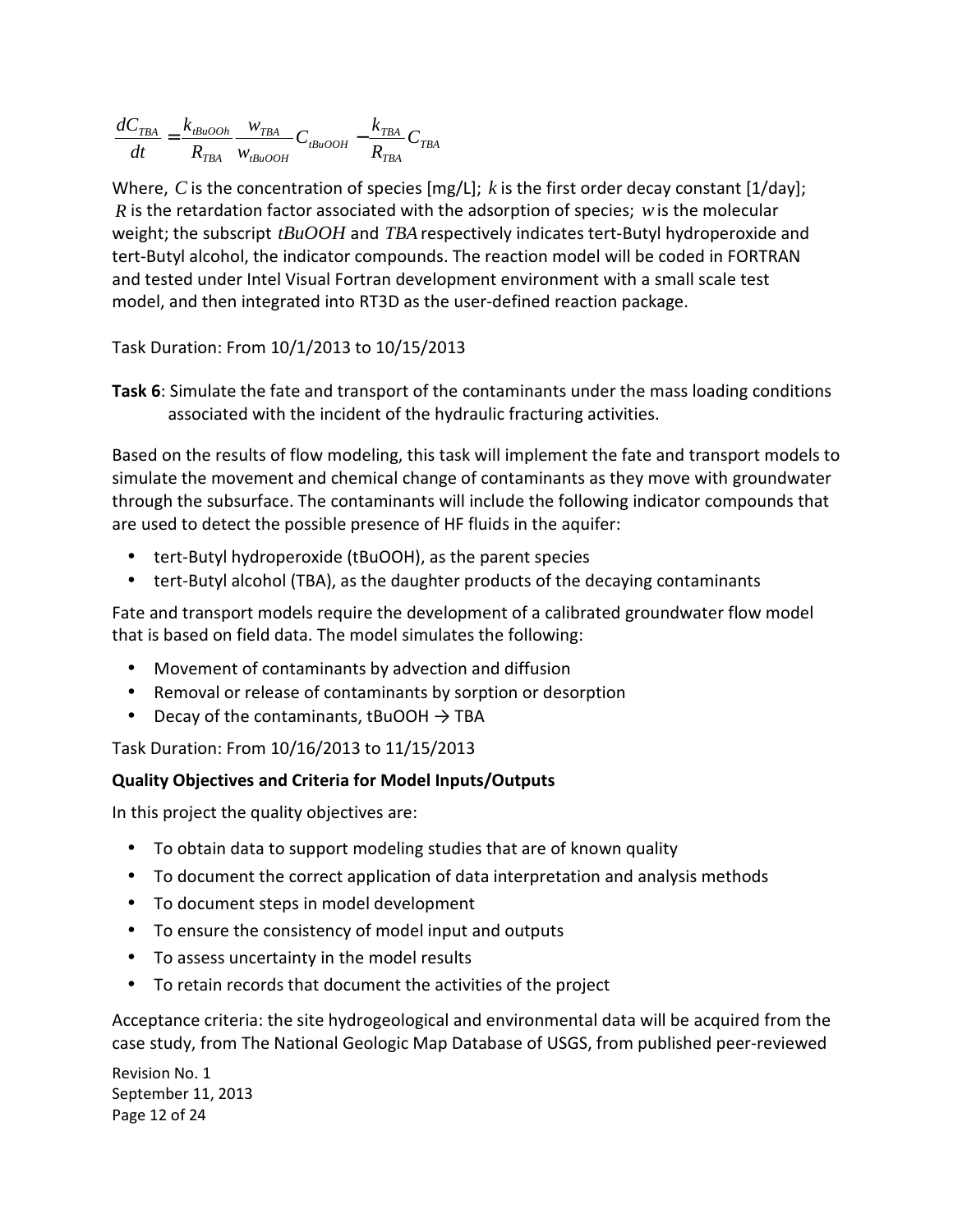journal papers, federal agency reports, and state agency-accepted data. The quality of data acquired from the case study will have been evaluated as part of the project (Hydraulic Fracturing Retrospective Case Study, Bakken Shale, Killdeer and Dunn County, ND, TASK No. 26278, QA ID No. G-16094). Data acquired from the case study is expected to include: water heads at existing wells, measured concentration of target contaminants at monitoring wells, and locations of HF wells.

 Performance criteria: The concept of target population is applied to measurements, estimates, or predictions of quantities of environmental concern (USEPA 2006, Section 4.1). In this case, the predicted quantities will be the predicted spatial distributions of (a) water heads, (b) groundwater velocities, (c) flow path of tracking particles, (d) characteristics of captured zones, and (e) concentration of compounds of HF fluids. The performance criterion for these predictions will be their consistency with the input data. The uncertainty of predicted values will be assessed by sensitivity studies in which input data will be varied through ranges consistent with the uncertainty of the input data.

 Selection of modeling tools: GMS (Groundwater Modeling System) will be employed to build the numerical models. GMS is a complete program for building and simulating groundwater models. It features 2D and 3D geostatistics, stratigraphic modeling and a unique conceptual model approach. GMS fully supports MODFLOW2005 (Harbaugh, 2005) and RT3D (Clement, 1997). MODFLOW2005 will be used as the simulator to model flow in the aquifer system. MODFLOW2005 is popular model in ground water community, which is commonly used for simulating flow in subsurface environment. MODFLOW2005 can model three-dimensional ground flow process and involve most hydrogeological features and conditions that naturally occur. The model consists of modules which correspond to specific hydrogeological features and can be easily assembled. The model is of deterministic characteristics; giving the parameters, such as hydraulic conductivity, geometric domain and other definition conditions, the model outputs hydraulic head and flux in model cells. The model provides several available solvers (algorithm for solving matrix equations), including pre-conditioned conjugate gradient method (PCG) (Hills, 1990), strong implicit procedure (SIP) (Weinstein, Stone, and Kwan, 1969), and direct solver (DE4) (Harbaugh, 1995)*.* Depending on the computer resources available, space grid can be refined to capture geological heterogeneity. RT3D will be used to model the transport of compounds of HF fluids in groundwater. RT3D is a three-dimensional transport simulator that accounts for many build-in and user-defined reaction packages. RT3D models the migration of contaminants in the flow field simulated by MODFLOW2005. RT3D solves the convection-dispersion equations, the time step automatically determined in accordance with the stability condition. RT3D is also a modular model. The main input parameters include: porosity, dispersivity, and reaction-related parameters.

 A specific reason for selecting RT3D is that the user-defined reaction package is available and supported by RT3D. The reaction package can be developed by users based on the specific reaction process occur in Killdeer site. In the study area, the contaminants include two species

 Revision No. 1 September 11, 2013 Page 13 of 24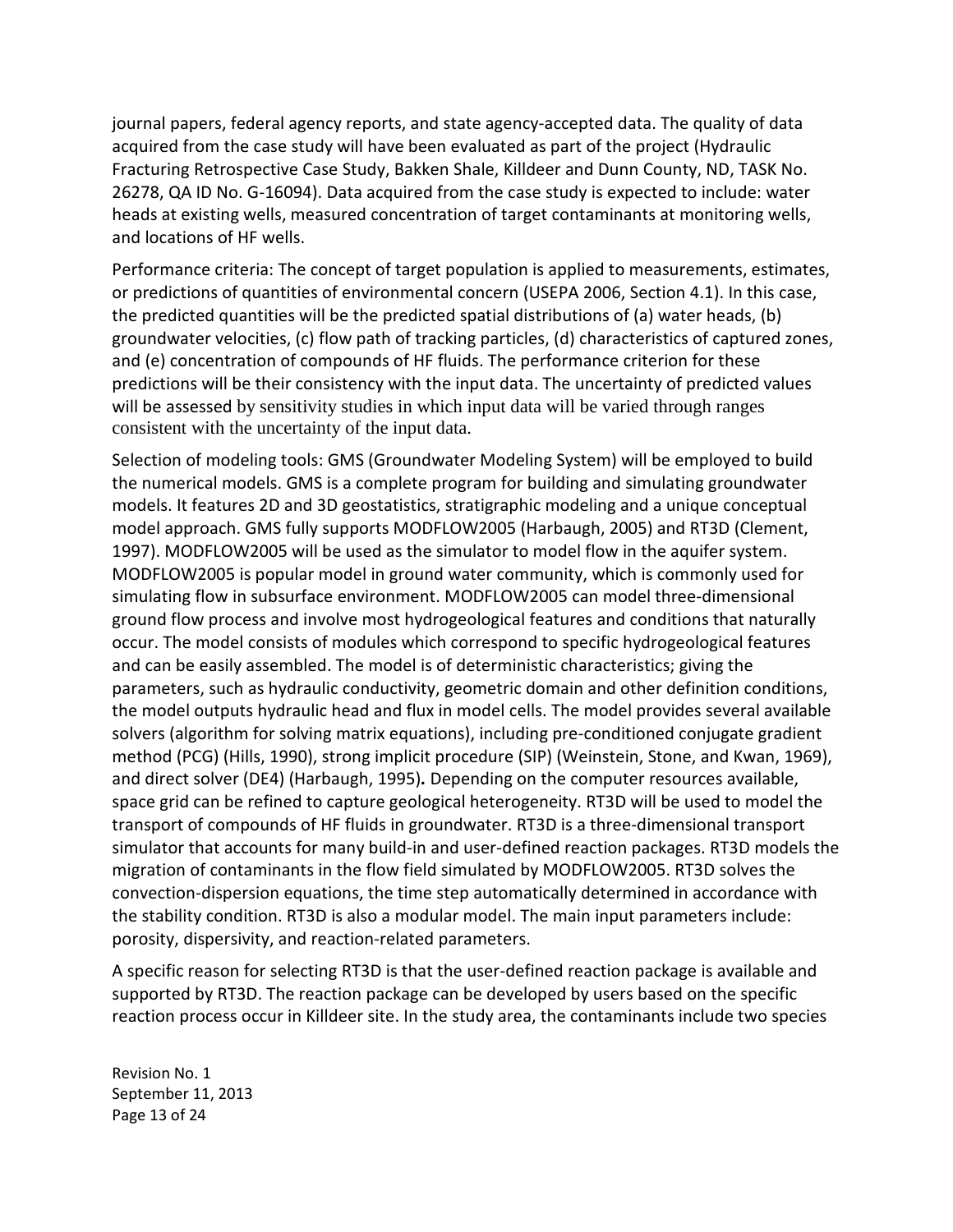which form a decay chain (tBuOOH  $\rightarrow$  TBA). The fate and transport of the decay chain can be fully simulated by RT3D.

 Availability of model tools: MODFLOW2005 and RT3D both are public domain sources. There are no specific requirements for application of the selected models. MODFOW2005 and RT3D are both written in FORTRAN and can be compiled and executed under Windows environment. MODFLOW2005 and RT3D are both fully supported by GMS (Ground water Modeling System), in which pre- and post-treatment tools are adequately provided. In addition, GMS is developed and sponsored by DoD (Department of Defense) and freely available for EPA.

 Analysis of uncertainty: Any numerical model is of uncertainties, including uncertainties of input and uncertainties of model results. The uncertainties will be assessed by sensitivity analyses in which the important input parameters will be varied and their effects investigated. All significant input data that can reasonably be expected to affect the results will be varied through a range of expected or typical values. The OAAT (one-at-a-time) method will be used for the analysis, i.e. one variable will be varied and others held constant when evaluating the model.

 Conceptual model: The conceptual model is described in Figure 4. Flow and transport in three- dimensional space will be simulated. The key processes to be simulated in the models are fluid flow in aquifer system, advection, dispersion, mass loading and dissolution of contaminants (compounds of HF fluids) in groundwater.



Figure 4, Conceptual model of study area

 Revision No. 1 September 11, 2013 Page 14 of 24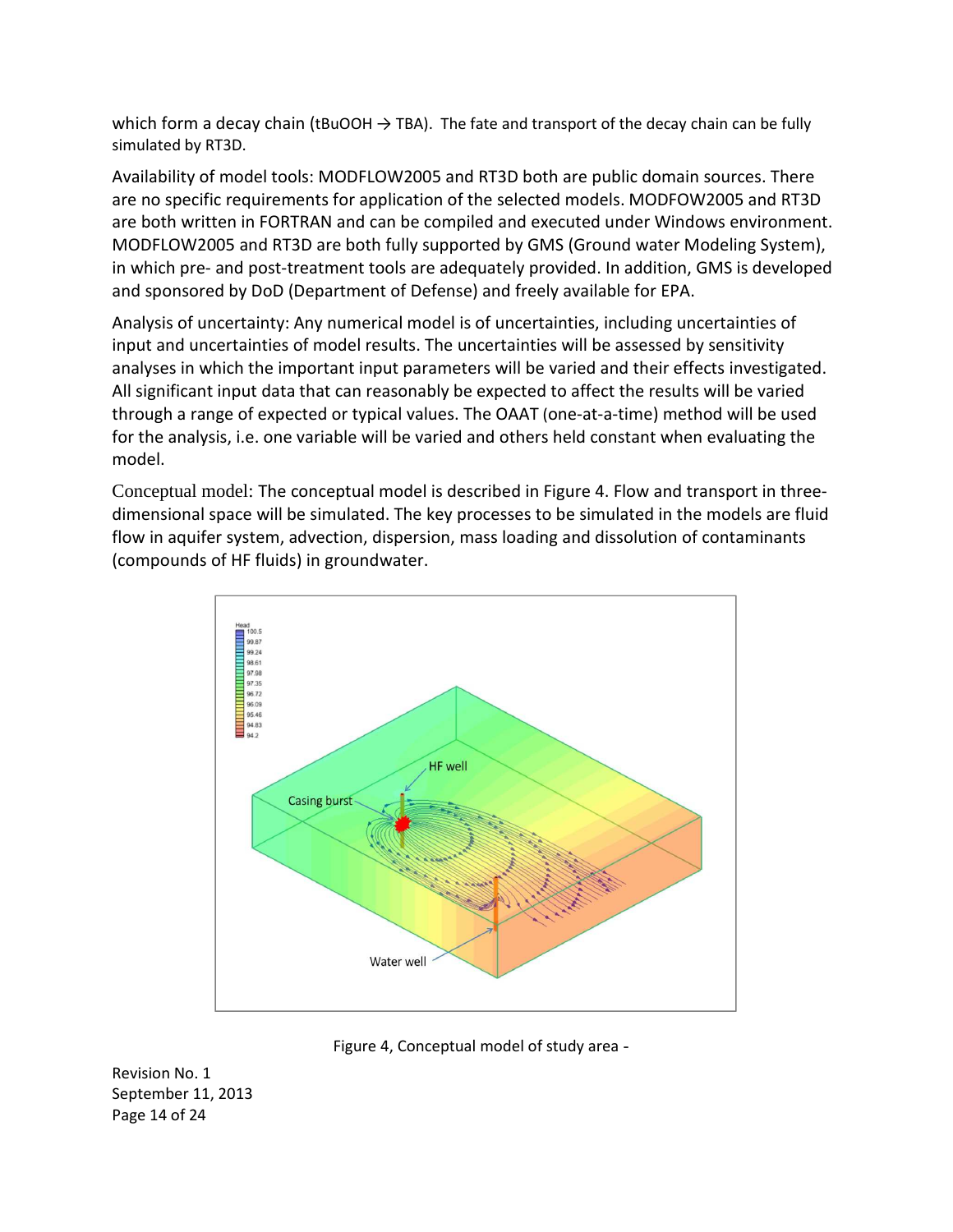Characteristics of subsurface are the stratigraphy, properties of various rock layers (e.g. porosity, density, hydraulic conductivity, dispersivity, and adsorption and degradation parameters). The subsurface environment (flow status and contaminants concentration) change as a result of water extraction and releasing of composites of HF fluids, and these changes must be incorporated in the models.

 The final project report will explicitly state and justify all assumptions used to the models. The assumptions that are specific to this work are: 1) groundwater flow and transport in saturated zones, 2) flow model has the constant water head boundary conditions along the northern, eastern and southern boundaries, and no-flux boundary condition along the western boundary, 3) contaminants are treated as a solute, 4) reaction includes adsorption and natural attenuation; adsorption complies with the equilibrium linear isotherm and natural attenuation is described by first-order decay process.

 Input data required for these simulations will be obtained from the case study (Hydraulic Fracturing Retrospective Case Study, Bakken Shale, Killdeer and Dunn County, ND) and the technical literatures. Table 1 lists the parameters and their availability.

| Data/Parameters                                | Availability                                       |
|------------------------------------------------|----------------------------------------------------|
| Geographic coordinates of study area           | National map viewer, downloadable from             |
|                                                | http://nmviewogc.cr.usgs.gov/viewer.htm            |
| Area of model domain                           | 25 miles by 31 miles centered at the Killdeer site |
|                                                | Database of API, Database of North Dakota          |
| Information of oil/gas wells                   | Industrial Commission, Department of Mineral       |
|                                                | Resources, Oil and Gas Division                    |
| Information of water wells                     | National Water Information System (NWIS)           |
|                                                | groundwater database of USGS, the Map and          |
|                                                | Data Resources of the State Water Commission,      |
|                                                | North Dakota                                       |
| Water heads in water wells                     | Case study, Map and Data Resources from North      |
|                                                | Dakota State Water Commission                      |
| Contaminants concentration in monitoring wells | Case study                                         |
| Hydraulic conductivity                         | Literatures, Klausing (1979), Fischer (2013)       |
| Specific storage                               | Literatures, Klausing (1979), Fischer (2013)       |
|                                                | Estimation, in accordance with properties of       |
| Dispersivity                                   | aquifer materials                                  |
| Porosity of formations                         | Estimation, in accordance with properties of       |
|                                                | aquifer materials                                  |
| Recharge (precipitation/evapotranspiration)    | Estimation, The National Water Information         |
|                                                | System of USGS                                     |
| Adsorption parameter                           | estimation based on empirical data                 |
| Revision No. 1                                 |                                                    |

Table 1, Data and parameters for flow and transport modeling

 September 11, 2013 Page 15 of 24 Revision No. 1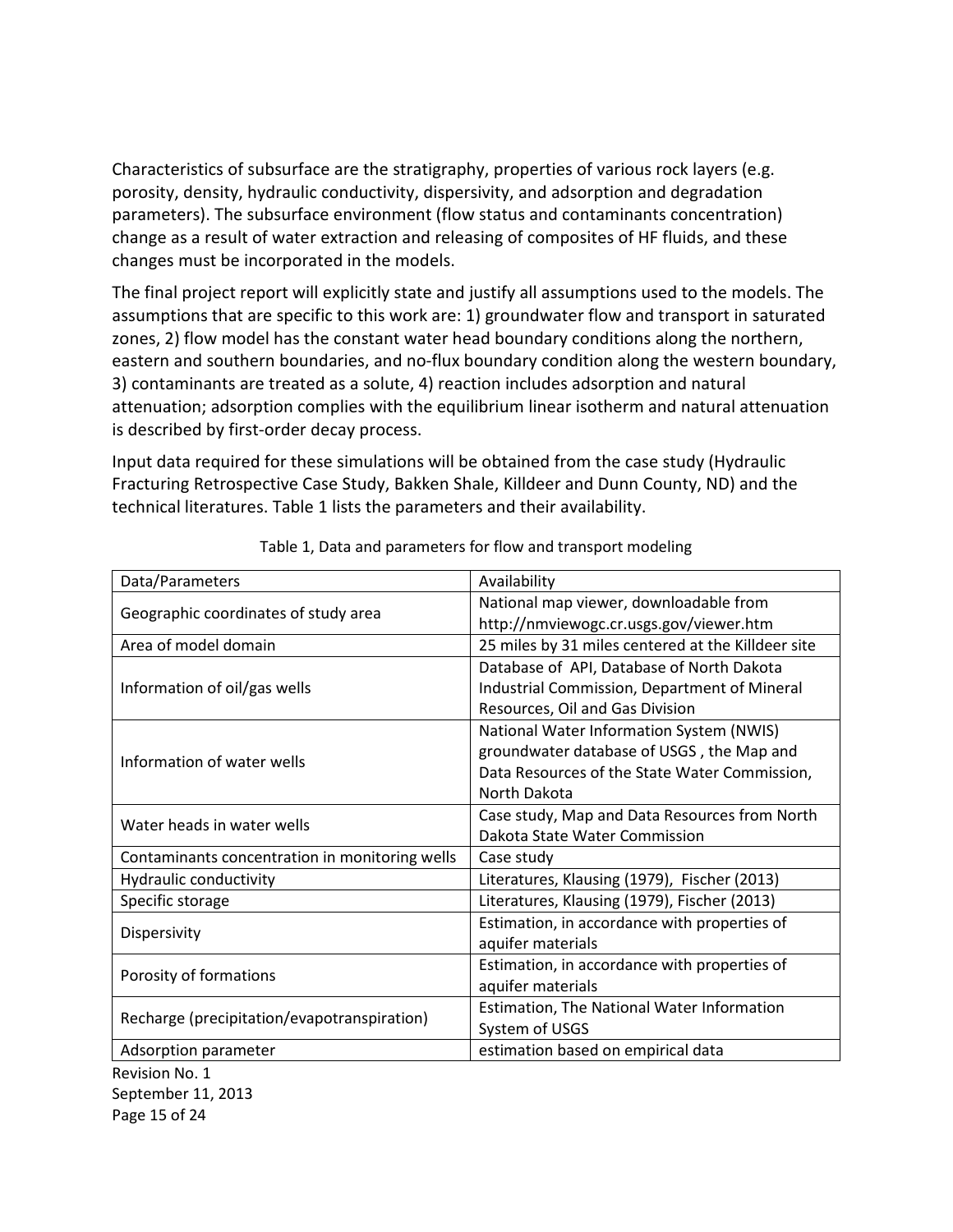| Degradation parameter | estimation based on empirical data |
|-----------------------|------------------------------------|
| Soil/rock density     | estimation based on empirical data |

 It is not expected that all these data have been, or can be, measured in the field. For data not available from direct measurements, values will be taken from the scientific literature or assumed and justified based upon values in the literature. Uncertainty of input data will be justified based upon values in the literature.

## **Special Training Requirements / Certification**

The required qualifications of the members of the project team are:

- 1) Advanced degree in the field: geophysics, geochemistry, environmental sciences and engineering, or hydrogeology.
- 2) Experience in numerical computation of hydrogeological problems.
- 3) Record of peer- reviewed publications.

No special training is necessary other than to the QA requirements of this project.

#### **Documents and Records**

 To ensure that all personnel identified in project have the current version of the QAPP, email will be used to distribute electronic copies of the QAPP and record acknowledgment of receipt.

 The product of this work will be development and application of the models for flow and transport of groundwater in the Killdeer site, North Dakota.

This work will be documented in

1) - EPA report describing the method and approach, and presenting representative simulations. This report will provide information on model structure, model data file, and modeling analysis results.

 The following documents will be stored electronically on GWERD computers assigned to the researchers:

- 1) Model files created in the course of development of the models, including site geographic and geological map files.
- 2) Final GMS project files and input and output files used to generate results.
- 3) Records documenting planning and communication between project team member.
- 4) Records documenting in-house review of final report.

 All documentation shall provide enough detail to allow for reconstruction of the project activities. All records will be deliverable in electronic format at the end of the project for archiving. The record package will include a directory to facilitate location of particular records.

The final project report will contain the following elements:

1) Background and description of the problem

2) Development of stratigraphic model

 Revision No. 1 September 11, 2013 Page 16 of 24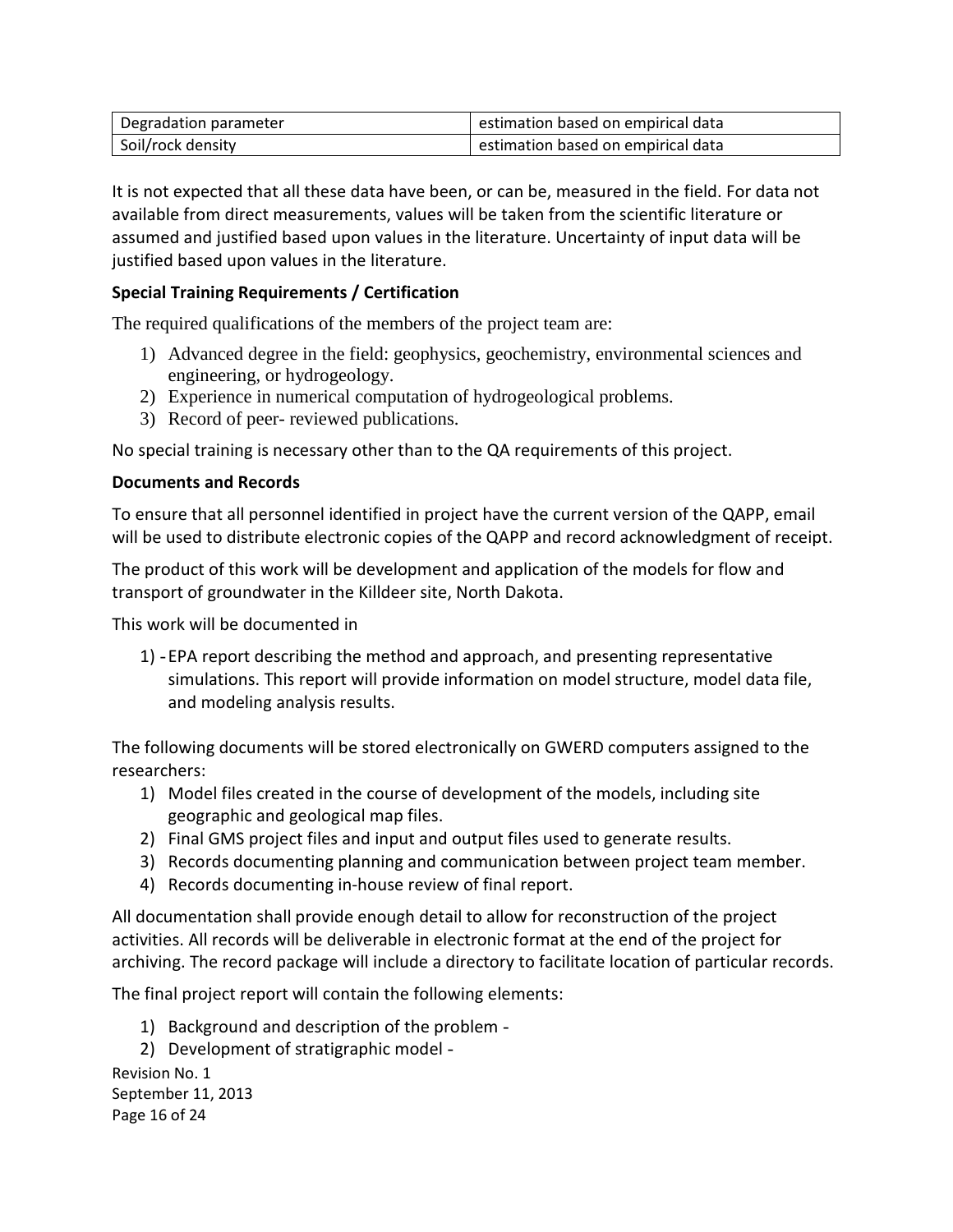- 3) Development of numerical models to simulate groundwater flow
- 4) Development of numerical models to simulate the contaminants transport
- 5) Model assumptions, referenced data and estimated data
- 6) Calibration for groundwater flow model
- 7) Simulation of flow and transport for specified model scenarios
- 8) Discussion of simulation results
- 9) Conclusions and recommendations

Proper document control and distribution procedures

- 1) Details on document storage
- 2) Backup plan for records stored electronically

 Work will be done on personal computers and backed up automatically on remote servers. Copies will be maintained of all work documents, including script codes, input files, and output files necessary for a qualified individual to reproduce the work.

 Description of the change control process: Any change to this QAPP will be approved by the Principal Investigator, case study Technical Lead and EPA QA Manager. The revised QAPP will be distributed to all participants of this project.

 Length of retention periods for each record: All records will be deliverable in electronic format at the end of the project for archiving. The record package will include a directory to facilitate location of particular records. Because this is a level 1 QA Category project, all project records require permanent retention per the Agency Records Schedule 501, *Applied and Directed Scientific Research*. Records will be stored in Dr. Huang's office in the GWERD until they are transferred to GWERD's Records Storage Room. At some point in the future, records will be transferred to a National Archive facility. In addition, records shall be moved to the HF project O: drive when work is completed.

 Data assessment reports, interim project progress reports: Interim project progress reports will be submitted to the case study Technical Lead as requested by the EPA project manager.

 Model science formulation report, peer review reports: The model science formulation will be documented in the final project report which will be peer-reviewed.

#### **Measurement and Data Acquisition**

 Sampling Process Design: This project includes no sampling. This section is not applicable.

 Sampling Methods: This project includes no sampling. This section is not applicable.

 Sample Handling and Custody: This project includes no sampling. This section is not applicable.

 Revision No. 1 September 11, 2013 Page 17 of 24 Analytical Methods: This project includes no analysis of samples. This section is not applicable.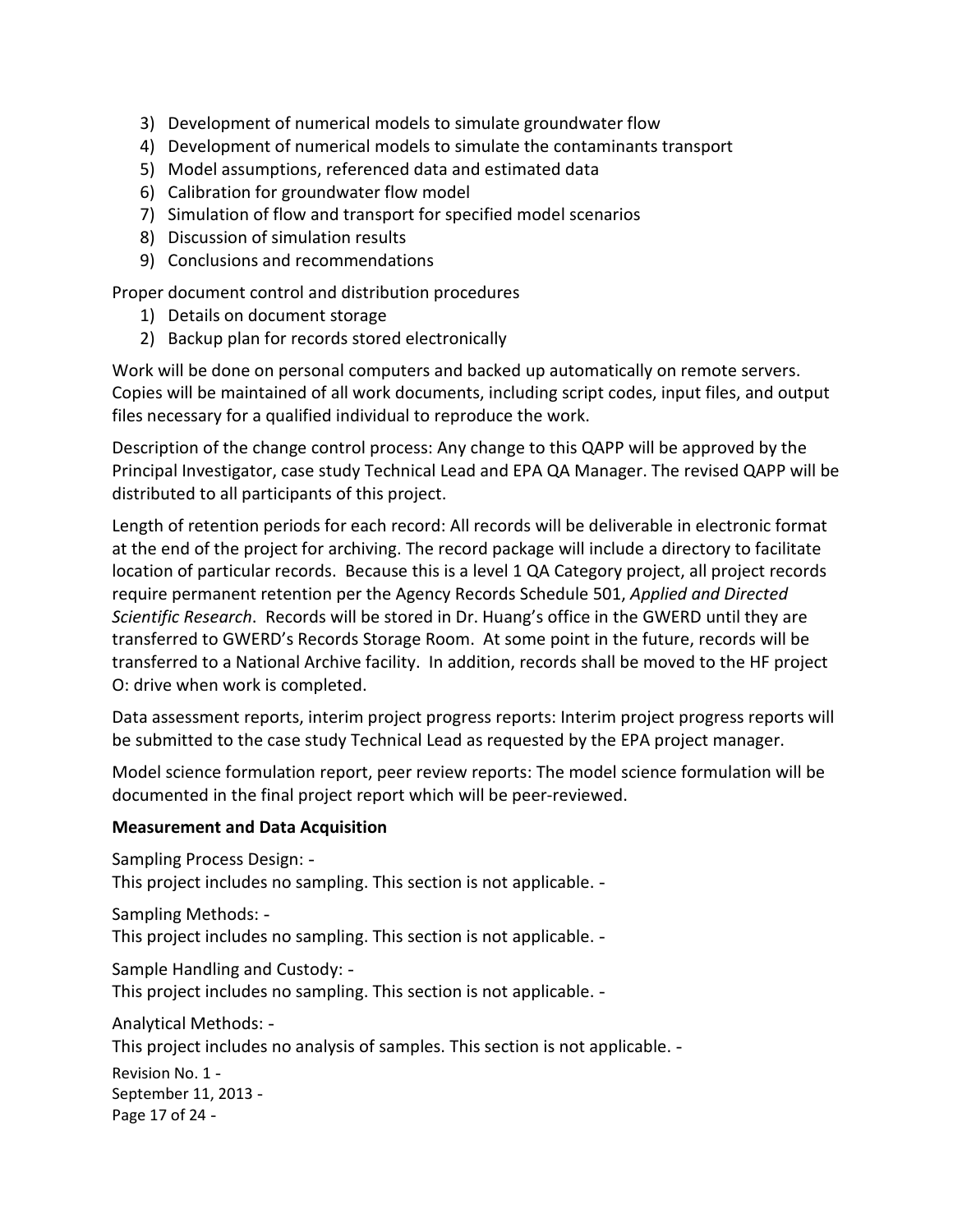Quality Control:

This project includes no direct measurement or data acquisition. This section is not applicable.

 Instrument/Equipment Testing, Inspection, and Maintenance: This project will use no measurement or test equipment. This section is not applicable.

Model Calibration:

Calibration is the process of modifying the input parameters to a groundwater model until the output from the model matches an observed set of data. The tool of automated parameter estimation (Doherty J. and Hunt R. J., 2010) provided in GMS 8.3 (MODFLOW PES) will be used - to assist in the process of calibrating the flow model. The trial and error method (Neuman, 1973, 1982; Yeh, 1988; Brooks et al., 1994; Rama Rao et al., 1995; Sun et al., 1995) will be used to calibrate the fate and transport model.

As an optional approach used to calibrate the flow model, a parallel genetic algorithm will be - developed based on the microGA [Carroll, 1996]. The approach will integrate parallel GA and MODFLOW2005 into an optimizer running under parallel computation environment supported by Environmental Modeling and Visualization Laboratory of EPA. The model domain will be divided into 13 zones for hydraulic conductivity and 14 zones for recharge rate in accordance with the local geological sediment environment. In total, 27 model parameters will be estimated by fitting the water head observations. Several subroutines are required to set model parameters and extract water head. The subroutines will be coded in FORTRAN and integrated into MODFLOW2005. The modified MODFLOW2005 will then be called by parallel GA to minimize the objective function.

Calibration Criterion for flow model:

The flow model will be calibrated to the steady-state conditions. The criterion proposed in the - calibration of flow model is to minimize the water head error residual term. When computed water heads are imported, the residual errors can be calculated as (objective function):

$$
F_{obj} = \sqrt{\frac{1}{N} \sum_{i=1}^{N} (H_i - h_i)^2}
$$

where,  $H_i$  and  $h_i$  are respectively the observed and computed water heads at monitoring well  $i$  ,  $N$  is the total number of observation points. The objective function depends on the model parameters. In the calibration, the model parameters include hydraulic conductivities defined in number of model parameter zones. The model parameter zones will be divided based on the surficial geology (Killdeer aquifer) and shallow geology (Sentinel Butte Formation). The optimized hydraulic conductivities will be used to simulate the flow and transport in the aquifer system.

Calibration Criterion for fate and transport:

 The criterion proposed in the calibration of fate and transport model is to minimize the contaminants concentration error residual term. When computed concentrations are imported, the residual errors can be calculated as (objective function):

 Revision No. 1 September 11, 2013 Page 18 of 24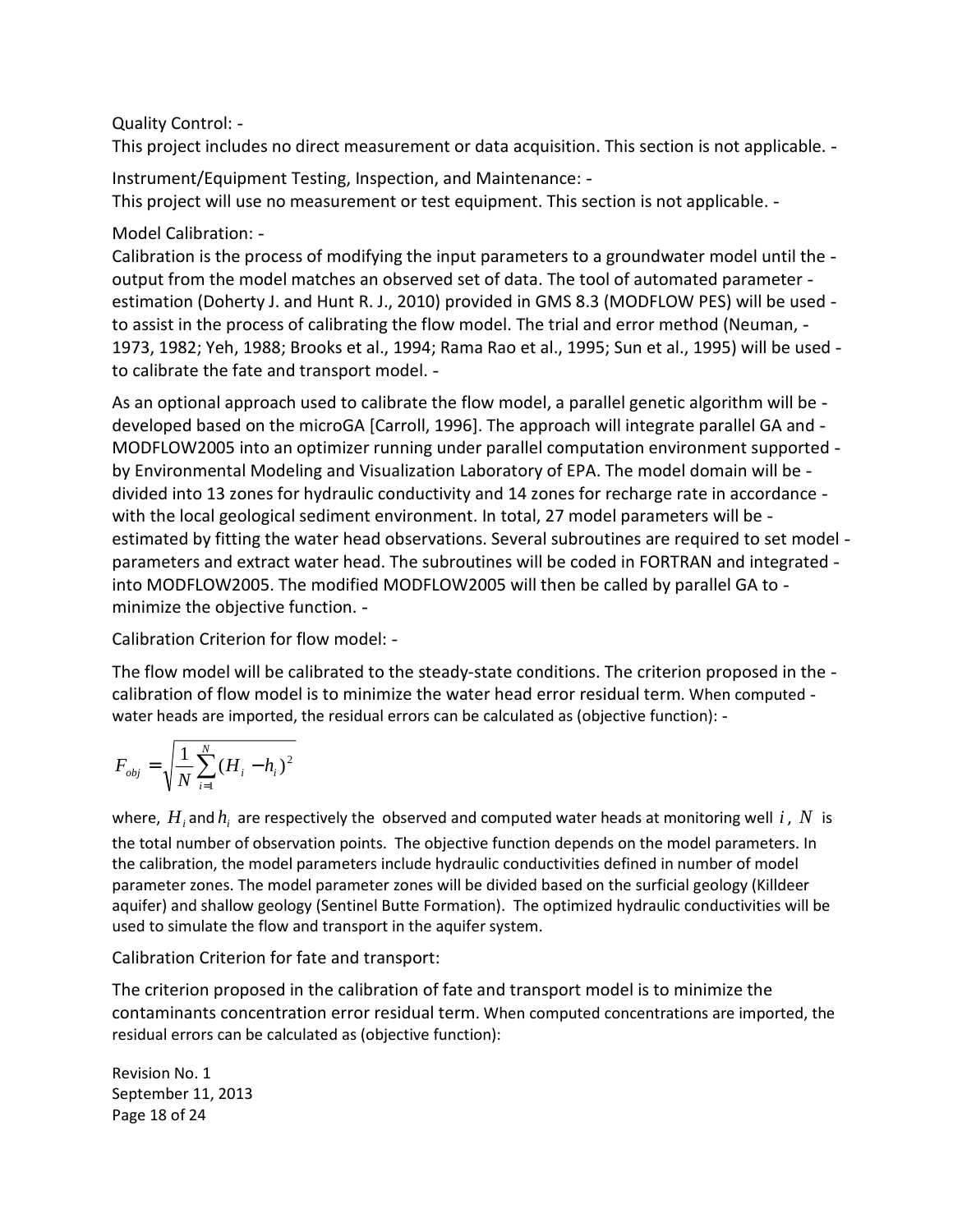$$
T_{obj} = \sqrt{\frac{1}{NM} \sum_{j=1}^{M} \sum_{i=1}^{N} (C_i(t_j) - c_i(t_j))^2}
$$

where,  $C_i$  and  $c_i$  are respectively the observed and computed concentration at observation point  $i$  ,  $t_j$ 

is the observed time point,  $N$  is the total number of observation points,  $M$  the total number of time series records at the observation point. The objective function depends on the hydrodynamic dispersivities and adsorption and decay constants defined in the parameters zones. The fate and transport model will be calibrated by manually adjusting the model parameters to fit the observation data.

data.<br>Inspection/Acceptance of Supplies and Consumables: -This project will use no supplies or consumables. This section is not applicable.

Non-Direct Measurements (Data Acquisition Requirements):

 The case study has completed acquiring data, in another project (Hydraulic Fracturing Retrospective Case Study, Bakken Shale, Killdeer and Dunn County, ND). Input data for the models will be acquired from the case study and from scientific literature. This project will not use any measuring or test equipment.

## **Data Management and Hardware/Software Configuration**

 The following data (including script codes and input and output files) will be managed by this project:

## 1) DATA

 Environmental and process data will be acquired from the case study or from the scientific literature as described earlier. The quality of data from the case study has been evaluated as part of another project (Hydraulic Fracturing Retrospective Case Study, Bakken Shale, Killdeer and Dunn County, ND). Data quality from both these sources will be accepted for use on this project as described in section on Data Validation. Accurate transcription of these data into input files will be verified by line-by-line hand checking (direct comparison of input files with the source data).

## 2) SOFTWARE

 Simulators, MODFLOW2005 and RT3D both are highly credible sources. Code verification is unnecessary. Both simulators are supported by GMS (Groundwater Modeling System). The project files of GMS will be archived and documented in the project reports. GIS (Geographic Information System) will be used to manage ground surface elevation, water wells location and hydrological features of the study area. The data set is exported to the format compatible with GMS. The scripts of MATLAB will be used to reformat data downloaded from the data sources, the scripts also will be used to verify the correctness of the data set.

 Revision No. 1 September 11, 2013 Page 19 of 24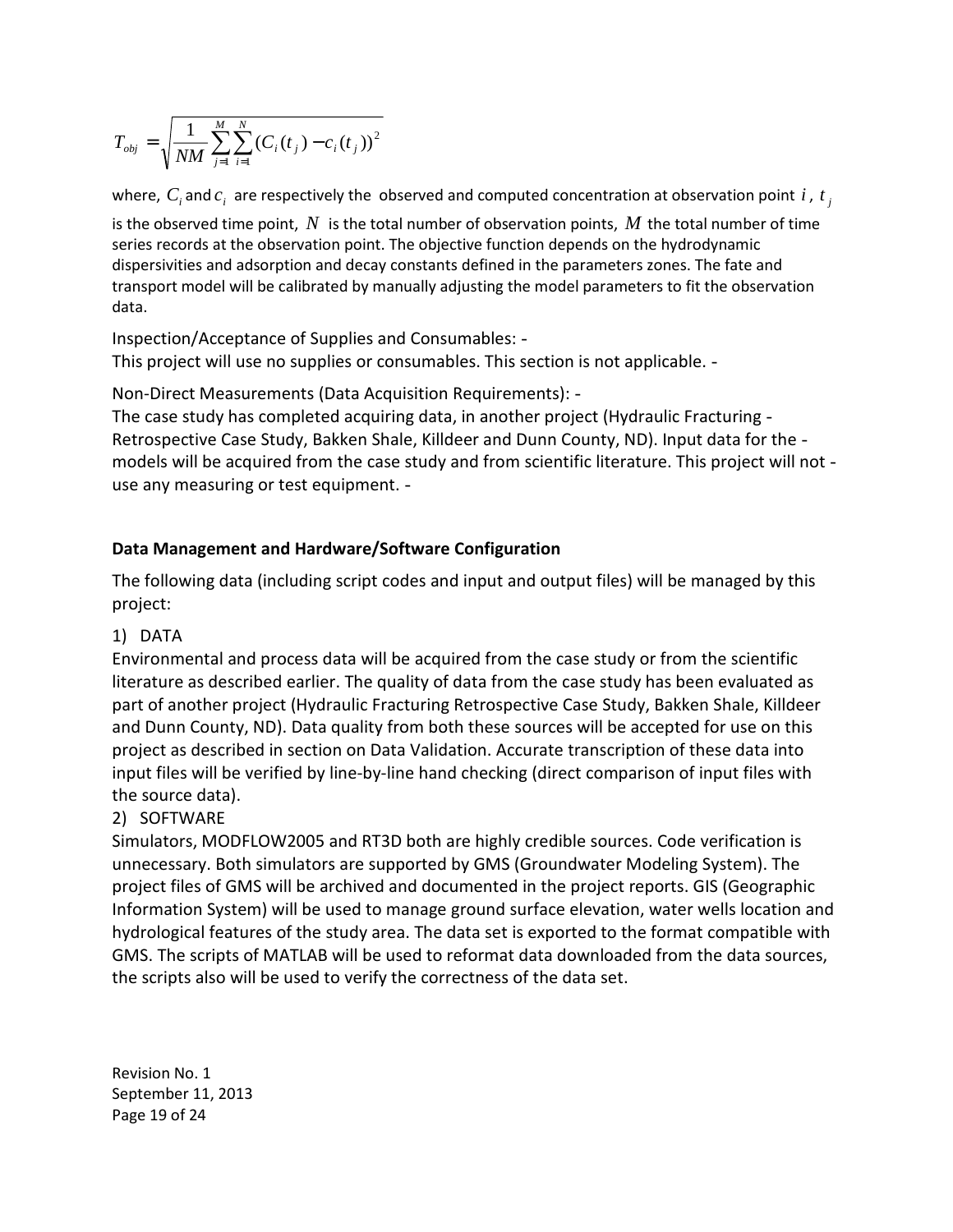#### **Assessment and Oversight**

1) Assessments and Response Actions

Plans for science and product peer review: The final project report will be peer reviewed. -

Audit: A Technical Systems Audit will be conducted by a QA support contractor with oversight by the EPA QA Manager, early enough in the project to allow for identification and correction of any issues that may affect data quality. Detailed checklists, based on the procedures and -requirements specified in this QAPP will be prepared and used during the audit.

Assessors do not have stop work authority; however, they can advise the PI if a stop work order is needed in situations where data quality may be significantly impacted, or for safety reasons. -The PI makes the final determination as to whether or not to issue a stop work order.

For assessments that identify deficiencies requiring corrective action, the audited party must provide a written response to each Finding and Observation to the QA Manager, which shall - include a plan for corrective action and a schedule. The PI is responsible for ensuring that audit findings are resolved. The QA Manager will review the written response to determine their appropriateness. If the audited party is other than the PI, then the PI shall also review and - concur with the corrective actions. The QA Manager will track implementation and completion of corrective actions. After all corrective actions have been implemented and confirmed to be completed, the QA Manager shall send documentation to the PI and his supervisor that the audit is closed. Audit reports and responses shall be maintained by the PI in the project file and -the QA Manager in the QA files, including QLOG.

At the conclusion of a TSA, a debriefing shall be held between the auditor and the PI or audited party to discuss the assessment results. Assessment results will be documented in reports to - the PI, the PIs first-line manager, and the Technical Research Lead. If any serious problems are identified that require immediate action, the QAM will verbally convey these problems at the -time of the audit to the PI.

The PI is responsible for responding to the reports as well as ensuring that corrective actions are implemented in a timely manner to ensure that quality impacts to project results are minimal.

#### 2) Reports to Management

 Quarterly progress reports and a final report will be submitted to the GWERD Research Lead, Ms. Smith and the principal Investigator Dr. Douglas Beak.

 All final audit reports shall be sent to the first-line manager of the PI, the Technical Research Lead, and copied to the PI. Audit reports will be prepared by the QA Manager with input from - the QA support contractor where audit performance was delegated. Specific actions will be identified in the reports.

 Revision No. 1 September 11, 2013 Page 20 of 24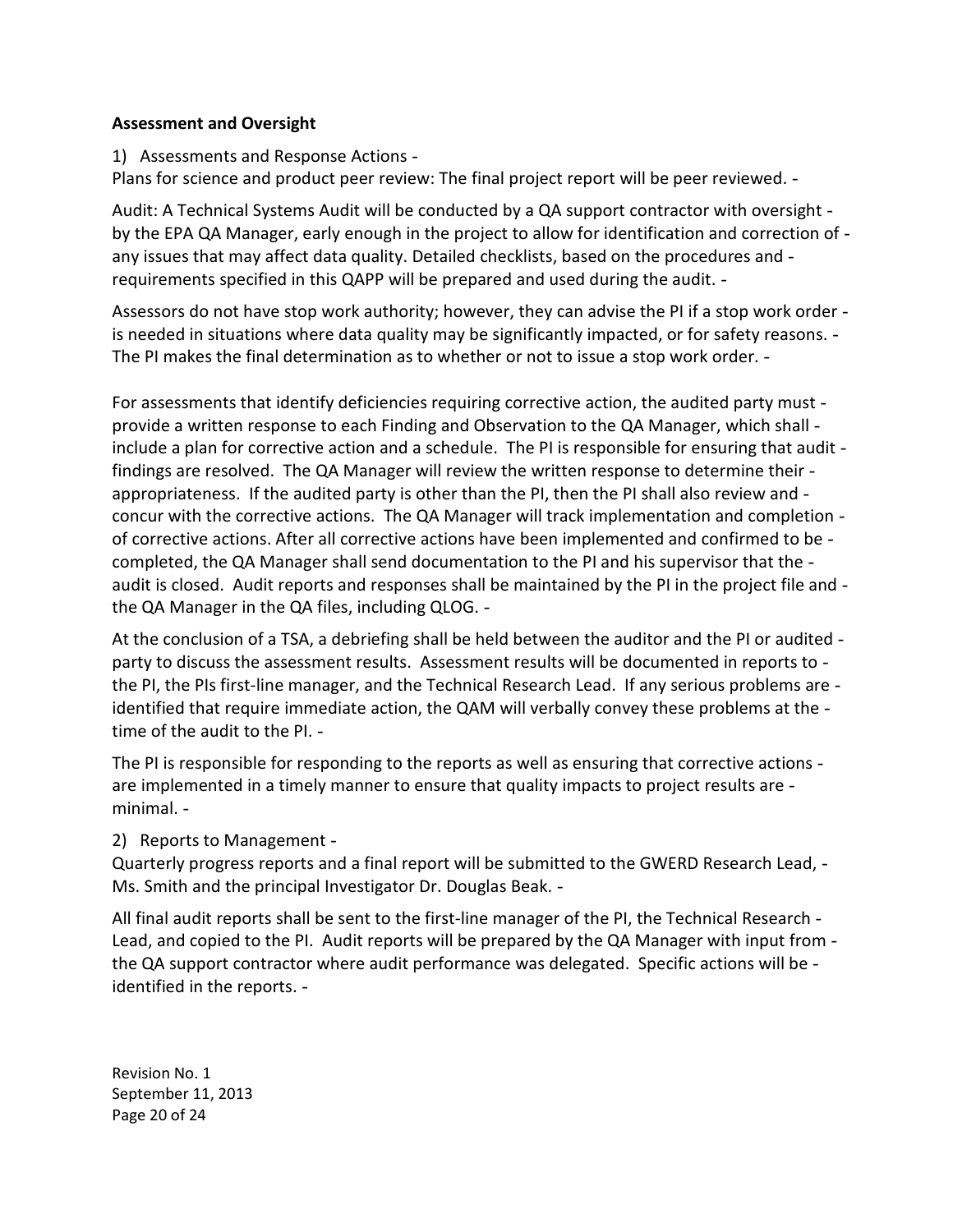#### **Data Validation and Usability**

## 1) Data Validation

 Environmental and hydrogeological data will be acquired from the case study or from the scientific literature. Attributes to be considered for acceptance will include whether the data were collected: (1) using standard methods, (2) according to approved procedures, and (3) under a QA program.

## 2) Validation methods

 Model compounds such as three-dimensional stratigraphic model, model package options and model boundaries assignment will be validated by technical review. To a great extent, the theory and mathematical and numerical procedures used in these simulators have already been validated by technical review, peer review, and acceptance by the scientific community. Outputs of simulations are not guarantees but are reasonable expectations, based upon the quality of input data, and uncertainty estimated from sensitivity of outputs to uncertainty of inputs. Limitations on the use of outputs of simulations will be discussed in the reports.

 The scripts of MATLAB will be used to check the reasonability of data sets: borehole screen elevations will be checked to confirm that the vertical coordinates are higher than that of the borehole bottom and bed rock surface elevations are not larger than the ground surface elevation. Data identified with this check will prompt further review and if confirmed, this data will not be used. GIS mapping will be used to check the location of water wells. The spatial coordinates of wells should be bounded by the study area. Well locations identified to be outside the study area will not be used.

## 3) Reconciliation with User Requirements

 The project final reports will describe and justify any deviations from this plan, and will include discussion of assumptions and results, and will discuss limitations of the use of output data for users of the report.

## **References**

- Anderson, F. J., C. B. Gudmunsen and E. L. Kadrmas, 2010, Field screening for shallow gas in Dunn County, North Dakota, North Dakota Geological Survey, North Dakota Industrial Commission, Dept. of Mineral Resources.
- Brooks, R. J., Lerner, D. N., and Tobias, A. M., 1994, Determining the range of predictions of a groundwater model which arises from alternative calibrations, Wat. Resour. Res., 30, 2993:3000.
- Carroll, D. L. (1996), Chemical laser modeling with genetic algorithms, Am. Inst. Aeronaut. Astronaut. J., 34(2), 338–346.
- Douglas Beak, 2011, Gwerd Quality Assurance Project Plan for Hydraulic Fracturing Retrospective Case Study, Bakken Shale, Killdeer and Dunn County, ND, Task Number 26278, QA ID Number G-

 Revision No. 1 September 11, 2013 Page 21 of 24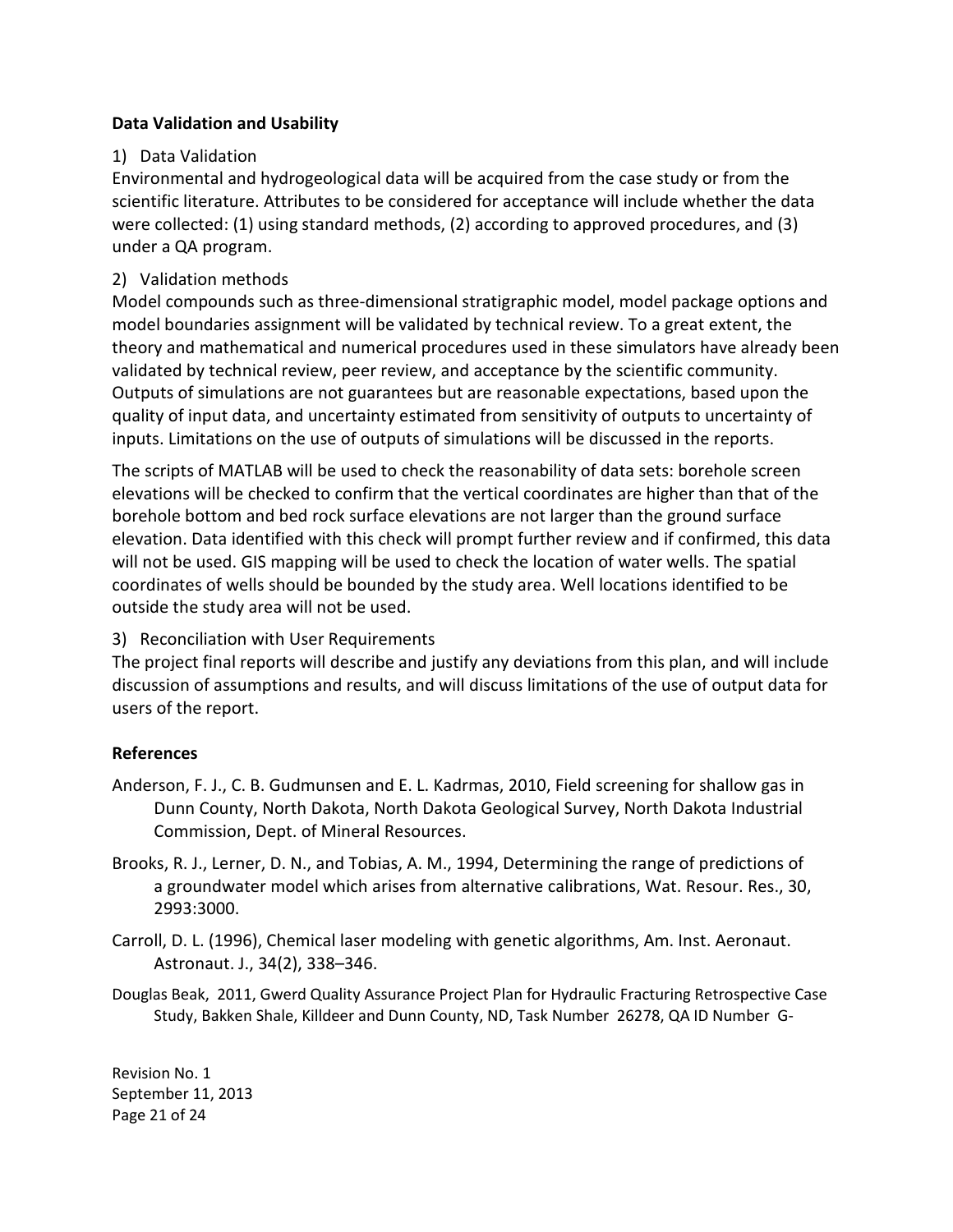16094, U.S. Environmental Protection Agency, Office of Research and Development, National Risk Management Research Laboratory, Robert S. Kerr Environmental Research Center, Ada, OK.

- Clement, T.P., 1997, RT3D A modular computer code for simulating reactive multi-species transport in 3-dimensional groundwater aquifers. PNNL-SA-28967. Richland, Washington: Pacific Northwest National Laboratory.
- Doherty, J., and Hunt, R.J., 2010, Approaches to Highly Parameterized Inversion: A Guide to Using PEST for Groundwater-Model Calibration: U.S. Geological Survey Scientific Investigations Report 2010-5169, 60 p.
- Fischer, Kimberly, 2013, Groundwater Flow Model Inversion to Assess Water Availability in the Fox Hills-Hell Creek Aquifer, ND Water Resource Investigation No. 54 North Dakota State Water Commission.
- Harbaugh, A.W., 2005, MODFLOW-2005, The U.S. Geological Survey modular ground-water model—the Ground-Water Flow Process: U.S. Geological Survey Techniques and Methods 6-A16, variously p.
- Hill, Mary C., 1990, Preconditioned Conjugate-Gradient 2 (Pcg2), A Computer Program for Solving Ground-Water Flow Equations, U.S. Geological Survey, Water-Resources Investigations Report 90-4048.
- Klausing, Robert L., 1979. Ground-Water Resources of Dunn County, North Dakota. Report prepared by the U.S. Geological survey for the North Dakota Geological Survey, North Dakota State Water Commission and Dunn County Water Management District. Bismarck, North Dakota.
- Murphy, Edward C., 2001, Geology of Dunn County, North Dakota, BULLETIN 68—PART I, North Dakota Geological Survey.
- Neuman, S. P., 1973, Calibration of distributed parameter groundwater flow models viewed as a multiple-objective decision process under uncertainty, Wat. Resour. Res., 9, 1006:1021.
- Neuman, S. P., 1982, Statistical characterization of aquifer heterogeneities: an overview, in Narasumhan, T. N. (ed.), Recent Trends in Hydrogeology, Spec. Pap. Geol. Soc. Am., 189, 81:102.
- Owen, S.J.; Jones, N.L., and Holland, J.P., 1996, A comprehensive modeling environment for the simulation of groundwater flow and transport, Engineering with Computers 12 (3–4): 235–242, doi:10.1007/BF01198737.
- Rama Rao, B. S., LaVenue, A. M., de Marsily, G., and Marietta, M. G. 1995, Pilot point methodology for automated calibration of an ensemble of conditionally simulated transmissivity fields: 1. Theory and computational experiments, Wat. Resour. Res., 31, 475:493.

 Revision No. 1 September 11, 2013 Page 22 of 24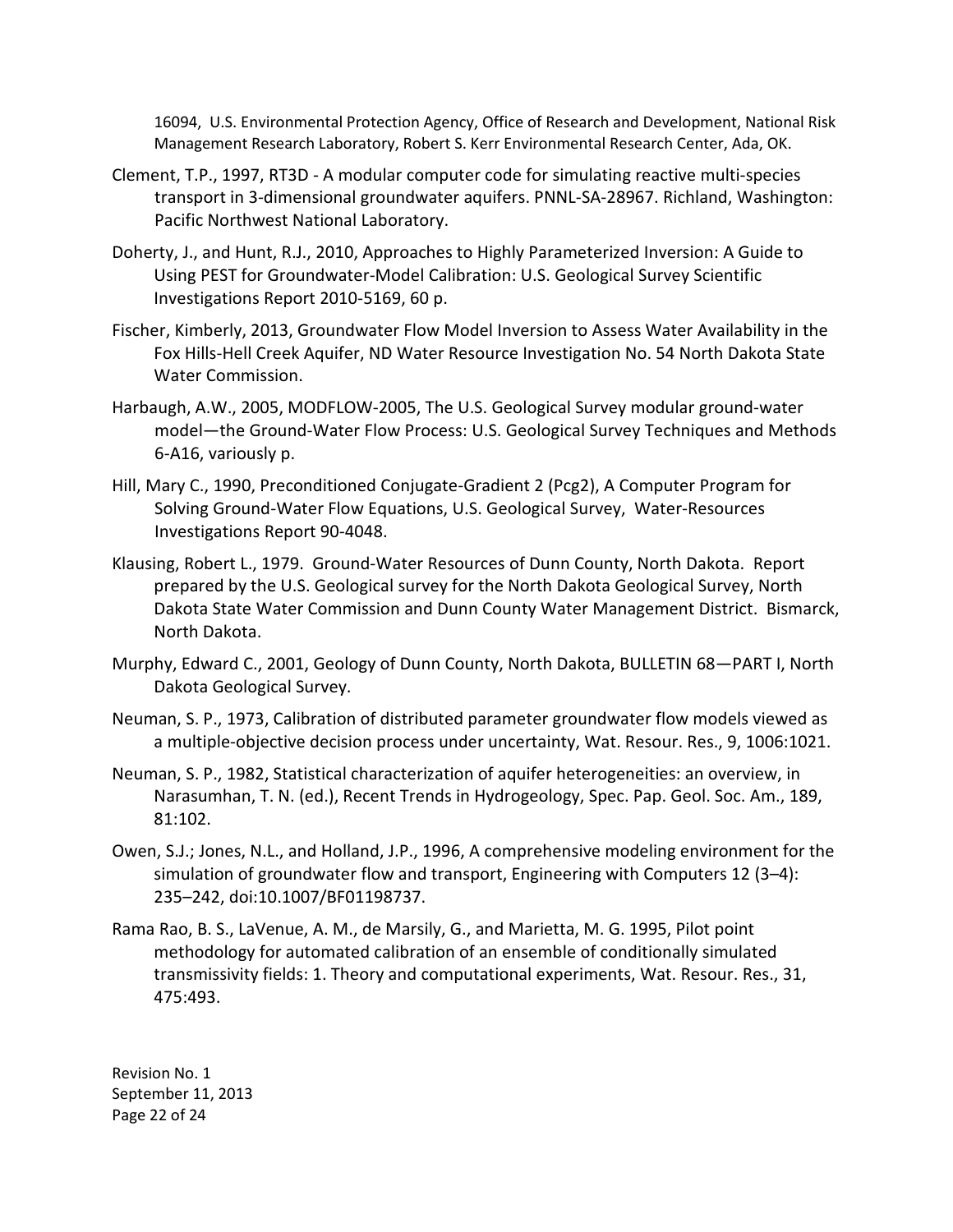- Sun, N.Z., Jeng, M.C., and Yeh, W. W.-G., 1995, A proposed geological parameterization method for parameter identification in three-dimensional groundwater modeling, Wat. Resour. Res., 31, 89:102.
- Weinstein H. G., Stone H. L., Kwan T. V., 1969, Iterative procedure for solution of systems of parabolic and elliptic equations in three dimensions, Indust. Eng. Chem. Fund., 8 (2), 281– 287.
- USEPA, 2006, Guidance on Systematic Planning Using the Data Quality Objectives Process EPA QA/G-4.
- Yeh, W. W.-G., 1988, Experimental design for parameters estimation in groundwater, 1988 Hydraulic Engineering National Conference, Am. Soc. Civ. Eng., Colorado Spring, Colorado.

 Revision No. 1 September 11, 2013 Page 23 of 24